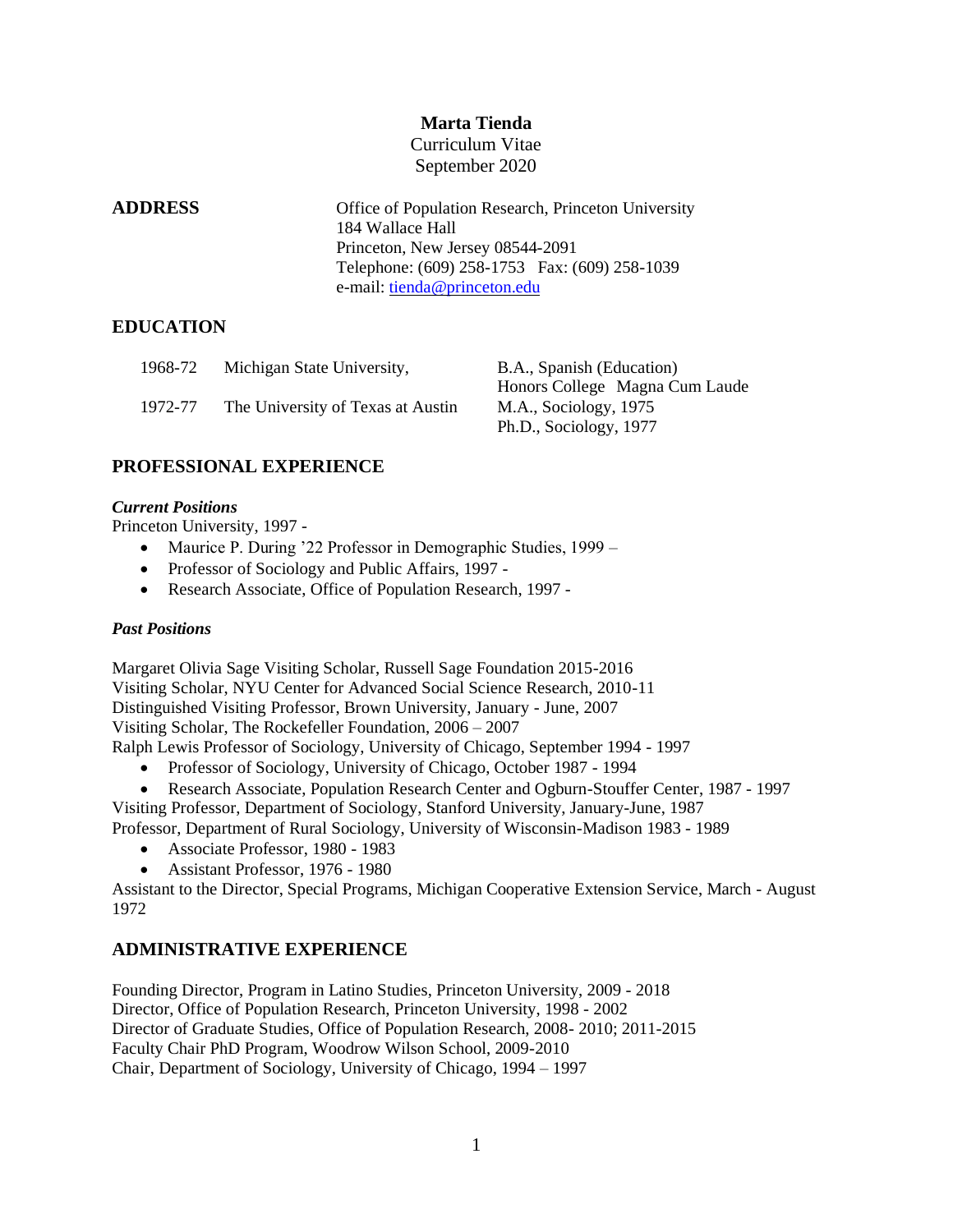#### Biography

Diane O'Connell. *People Person: The Story of Sociologist Marta Tienda*. New York and Washington, D.C.: Scholastic and Joseph Henry Press. Translated to Chinese.

## **HONORS and FELLOWSHIPS**

President, Population Association of America, 2002

#### Honorary Degrees

Doctor of Humane Letters, Bank Street College of Education, 2006 Doctor of Humane Letters, Honoris Causa, Lehman College, 2003 Doctor of Social Science Honoris Causa, The Ohio State University, 2002

#### Honorific Fellow

Fudan Scholar, Research Institute for Higher Education, Fudan University, 2019 External Fellow, American Institutes for Research, 2017 Fellow, National Academy of Education, Elected 2015 Fellow, American Education Research Association, Elected 2009 Ernest W. Burgess Fellow, American Academy of Political and Social Sciences, Elected 2004 Fellow, American Academy of Arts and Sciences, Elected 1993 Fellow, American Association for the Advancement of Science, 1990

#### Academic Recognition

American Dream Legacy Award, 2007, New Jersey International Institute. Outstanding Latina Faculty in Higher Education, AAHHE, 2006 Lifetime Achievement Award, Hispanic Business Inc., November 2004 Named Top 100 Influential Hispanics, *Hispanic Business Magazine*, October 2003 Named "80 Elite Hispanic Women of 2003", *Hispanic Business Magazine*, April, 2003 Outstanding Graduate Alumnus of the Year, The University of Texas, 2002 – 2003 Sociological Research Association, 1987 - AAUW, Outstanding Young Scholar Recognition Award, 1984 - 1985 Alpha Kappa Delta (Sociology Honorary Society), 1978

#### Undergraduate Honors

Phi Kappa Phi, 1972 Phi Beta Kappa, 1971 Mortar Board, 1971 Alpha Lambda Delta, 1969

#### Fellowships

Fellow, Rockefeller Foundation International Study and Conference Center, Bellagio, Italy, 1997 Fellow, Mortimer and Raymond Sackler Institute of Advanced Studies, Tel Aviv University, 1994 Fellow, John Simon Guggenheim Memorial Foundation, 1993 - 1994 Fellow, Center for Advanced Study in the Behavioral Sciences, Stanford, California, 1990 - 1991 Post-Doctoral Fellow, National Chicano Council on Higher Education, fall 1979 Ford Foundation Doctoral Fellow, 1972 - 1976 E.D. Farmer Fellow, for SSRC seminar, Cuernavaca, Mexico, summer 1974 Michigan Higher Education Grant, 1968 - 1972 Leo W. Huff Teaching Scholarship, 1968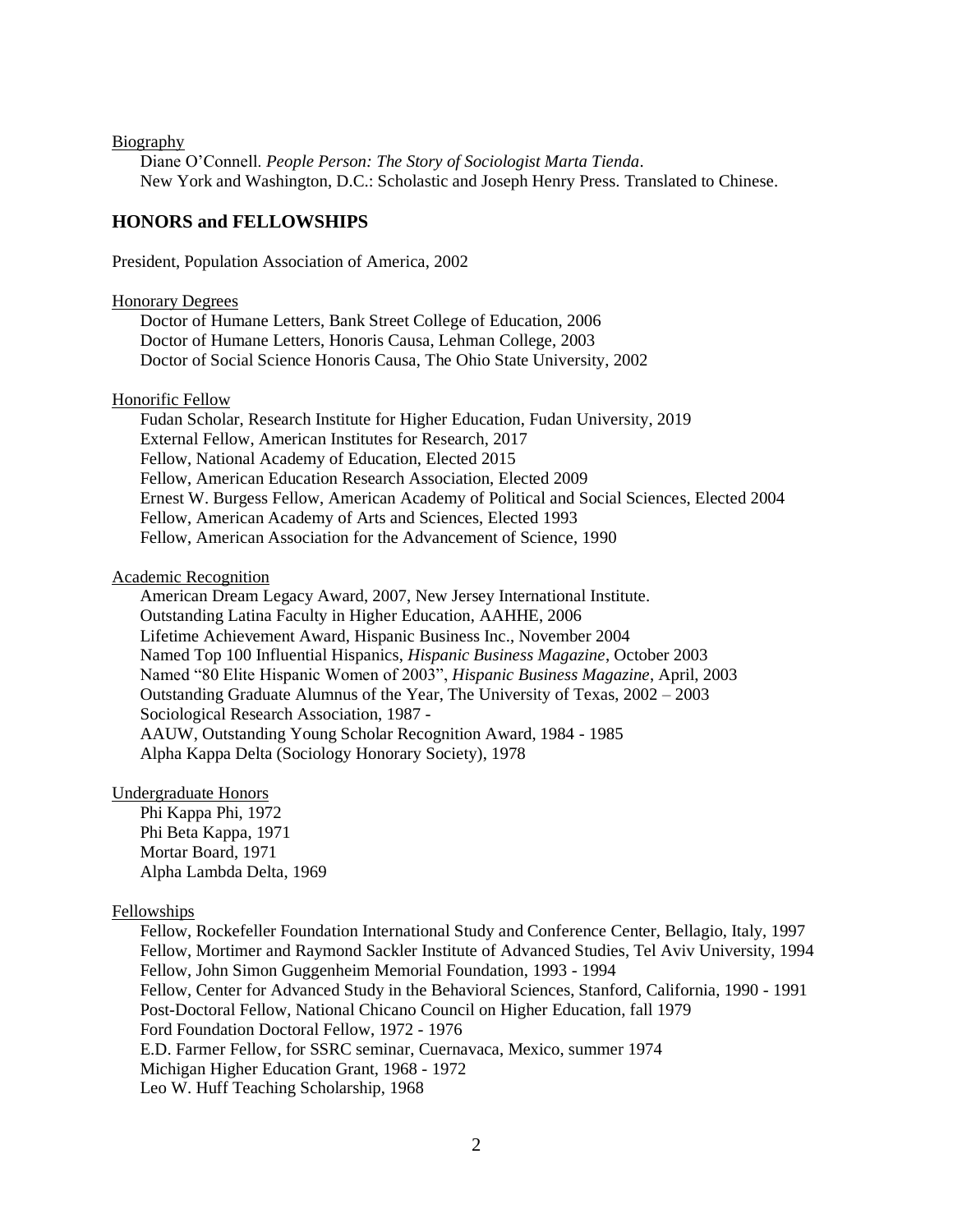## **EDITORIAL**

#### Editorships

Cambridge University Press, Jacobs Foundation Series on Adolescence, (2007-2012) Stanford University Press Series on Social Inequality, (1998 - 2003) Advisory Editor, The Encyclopedia of Sociology, (1997 - 1999) Westview Series on Social Inequality, (1987 - 1997) American Journal of Sociology, (July 1991 - April 1995)

#### Boards

Sociology of Education (2008 – 2011) Annals of the American Academy of Political and Social Science (2007 – 2014) Educational Evaluation and Policy Analysis, (2000 - 2003) Journal of Policy Analysis and Management, (1999 - 2004) Social Problems, (1999 - 2004) Rose Monograph Series, (1996 - 1997) Sociological Inquiry, (1989-1991) American Journal of Sociology, (1986 - 1988) Sociological Quarterly, (1986 - 1987) Journal of Family Issues, (1984 - 1986) American Sociological Review, (1983 - 1986) Research in Social Stratification and Mobility, (1983 - 1986) Hispanic Journal of Behavioral Sciences, (1983 - 1986) Social Science Quarterly, (1978 - 1981), (1982 - 1985)

## **BOARD MEMBERSHIPS**

Holdsworth Center, 2019 - Urban Institute, 2019 - Robin Hood, 2017 - Novume Solutions Inc., 2017- 2018 Population Reference Bureau, 2015 - 2018 TIAA, 2005 - The Sloan Foundation, 2005 - ; Vice Chair 2016-17; Chair, 2017 - Corporation of Brown University, 2004 – 2010 Rand Corporation, 2006 – 2008 Princeton HealthCare System, 2004 - 2007 Federal Reserve Bank of New York, 2003- 2005 W.T. Grant Foundation, 1999 - 2003 Jacobs Foundation (Switzerland), 1998 - Carnegie Corporation of New York, 1996 - 2004 Public/Private Ventures, 1998 - 2001 Russell Sage Foundation, 1992 - 2001 Kaiser Family foundation, 1992- 2000; Vice Chair, 1998 - 2000 Center for Migration Studies, 1992 - 2000 Population Resource Center, 1988 - 2000 Center for Gender Equality, 1997 - 1999 Chicago Reporter, 1993 - 1995 Hispanics in Philanthropy, 1992 - 1995 Social Science Research Council, 1989 - 1994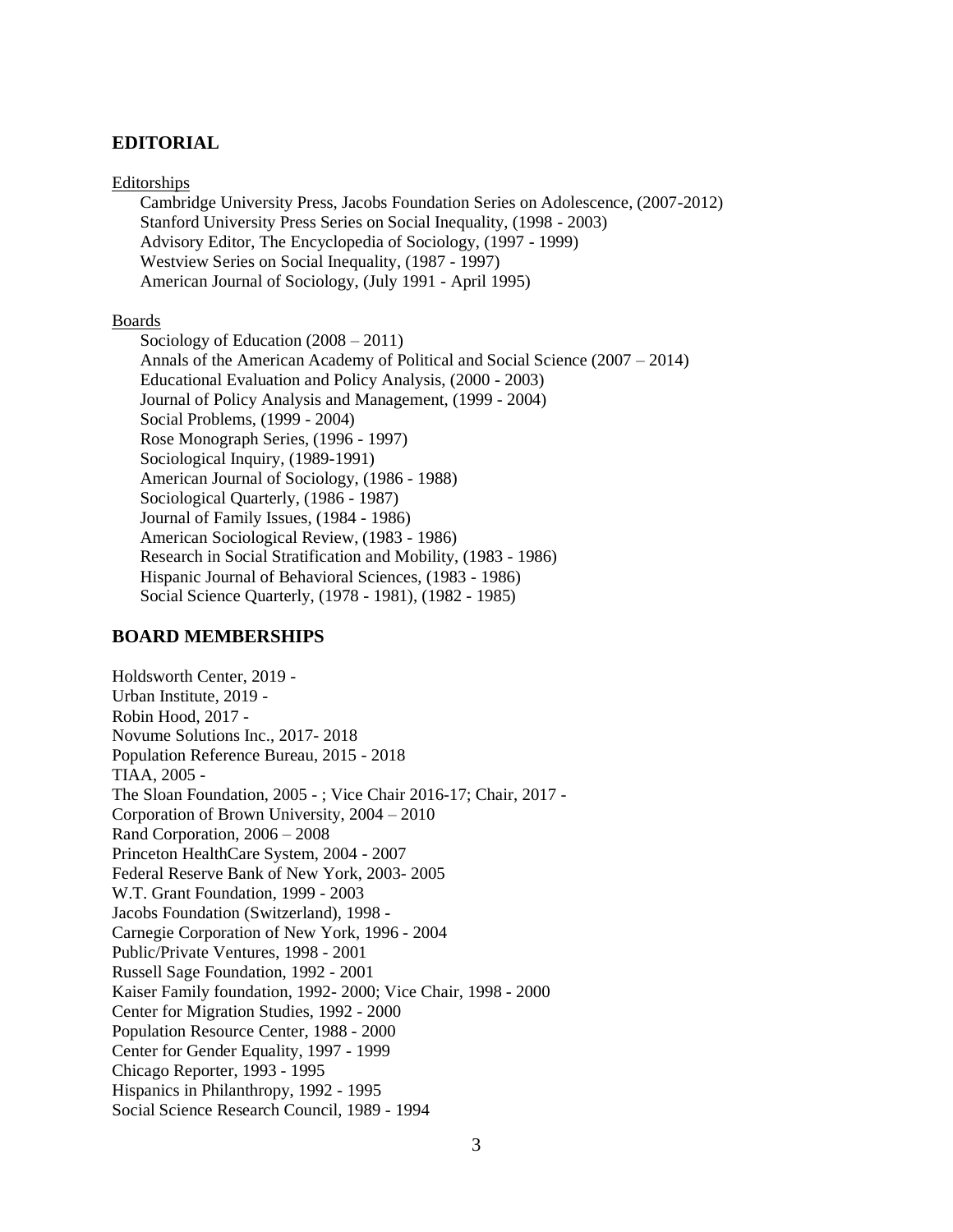Traveler's and Immigrants Aid of Chicago, 1989 – 1993 Alan Guttmacher Institute, 1988 – 1989

## **PROFESSIONAL MEMBERSHIPS**

American Education Research Association (AERA) American Economic Association (AEA) American Association for the Advancement of Science (AAAS) Member at Large, Section on Social, Economic and Political Sciences, 1993 - 1997 (elected) American Sociological Association (ASA) 1976-2016 Nominations Committee, Section on Population, 1987 Council, Section on Population, 1982 - 1984 (elected) Committee on Nominations, 1987 - 1988 (elected) Committee on the Executive Office and Budget, 1988 - 1990 (appointed) Chair, Section on International Migration, 1996 - 1997 Member, Committee on Publication, 1997 - (elected) Association for Public Policy Analysis & Management (APPAM) Council on Foreign Relations (CFR) 2006 – (elected) Eastern Sociological Society (ESS) European Association for Population Studies (EAPS) International Union for the Scientific Study of Population (IUSSP) Latino Corporate Directors Association (LCDA) Population Association of America (PAA) Member, Census Advisory Committee on Population Statistics, 1979 - 81; 1982 - 84 (appointed) Board of Directors, 1985 - 1987 (elected) Committee on Nominations, 1987 (elected); 1994 (elected) Committee on Publications, 1999 - 2000 (elected) President, 2002 (elected) Latin American Studies Association (LASA) Executive Council Member, 1986 - 1989 (elected) Program Committee, 1983 Meetings in Mexico City Southwestern Social Science Association (SSSA)

### **SELECTED PROFESSIONAL ACTIVITIES 1990 to present**

Advisory Committee, NYC Basic Income Study, 2019 - 2020 Member, The U.S. Partnership on Mobility from Poverty, 2016 - 2018 Advisory Board, Mellon Foundation on Our Common Interests (OCI), 2014 - 2018 NRC, Panel on Economic and Fiscal Consequences of Immigration, 2014 - 2016 Member, RWJ Expert Panel on Building a Culture of Health, 2014 Division of Behavioral and Social Sciences and Education (DBASSE) Advisory Committee, 2014-2015 Advisory Committee, American Education Research Association (AERA), 2013- 2016 Board of Directors, Consortium of Social Science Associations (COSSA), 2013 – 2014 Diversity Advisory Committee, Brown University, 2012 - 2014 White House Initiative on Educational Excellence for Hispanics, 2011- 2016 Adrenalina Human Sciences Institute, 2009 - 2011 Key National Indicators Commission, 2011-2012 Advisory Committee, Vital Pictures, Aging America project, 2009 -2010 Visiting Committee, Kennedy School of Government, Harvard University, 2009 - 2014 Advisory Board, Stanford Center for the Study of Poverty and Inequality, 2007 – 2009; 2011-2013 Chair, Panel on Hispanics in the US, National Academy of Sciences, 2003 - 2006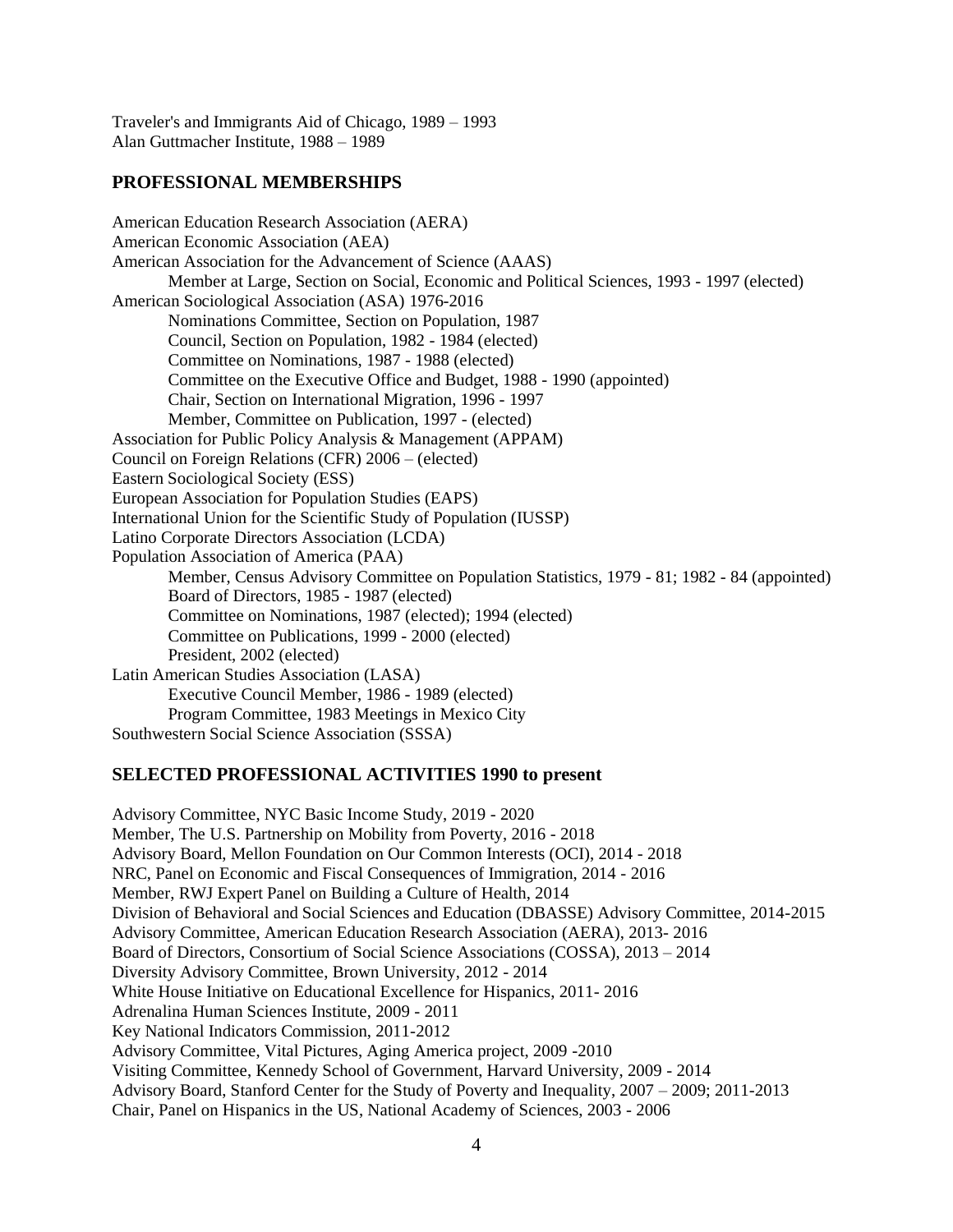Advisory Board, Hispanic Business Incorporated, 2001 - 2006 Advisory Board, The Robert Wood Johnson Foundation's Urban Health Initiative, 2000 - 2005 Advisory Committee, Kaiser Commission on Medicaid and the Uninsured, July 2000 - 2004 HRS Monitoring Committee, September 2000 - 2001 Advisory Committee, Ray Marshall Center for the Study of Human Resources, Lyndon B. Johnson School of Public Affairs, University of Texas at Austin, 1999 - 2003 National Scientific Advisory Committee for the National Study of Adolescent Health, 1998 - 2003 Commission on Behavioral and Social Sciences and Education, National Research Council, 1998 - 2000 Presidential Search Committee, Social Science Research Council, 1998 - 1999 Manpower Demonstration Research Corporation, Committee on Welfare Studies, 1997 - 2003 Technical Support Group for Evaluation Design, Social Security Administration Programs, 1997 - 1999 Children's Television Advisory Committee, Annenberg Public Policy Center, University of Pennsylvania, 1996 - 1999 Waterman Award Committee, National Science Foundation, 1996 - 1998 Advisory Board, National Academy on Aging, 1994 - 1998 Advisory Committee, Public/Private Ventures, 1990 - 1995; Chair, 1996 - 1998 Child Health and Human Development Council, National Institute of Health, 1995 - 1998 Bi-national Study on Mexico-U.S. Migration, U.S. Commission on Immigration Reform, 1995 – 1997 National Advisory Committee, Institute for Research on Poverty, 1993 - 1995 Commonwealth Fund Commission on Women's Health, 1993 - 1998 Committee on Population, National Research Council, 1990 - 1996 Research Network on Successful Adolescent Development, MacArthur Foundation, 1990 – 1996 External Reviewer, Sociology Board, University of California at Santa Cruz, 1993 and 1995 Chair, NSF Directorate on Social, Behavioral and Economic Sciences Advisory Committee, 1992 - 1995 Board of Overseers, Panel Study on Income Dynamics, University of Michigan, 1991 - 1993

## **PUBLICATIONS**

## **Monographs, Books, and Special Issues**

- Adserà, Alícia and Marta Tienda, eds. 2012. "Migrant Youths and Children of Migrants in a Globalized World." in *Annals of the American Academy of Political and Social Science*. Vol. 643. Washington DC: Sage Publications, Inc.
- Haskins, Ron and Marta Tienda. 2011. "Immigrant Youth." in *The Future of Children*. Vol. 21 (Spring). Princeton, NJ: Princeton University Press.
- Long, Mark C. and Marta Tienda, eds. 2010. "Beyond Admissions: Re-Thinking College Opportunities and Outcomes." in *Annals of the American Academy of Political Science*. Vol. 627. Washington DC: Sage Publications, Inc.
- National Research Council (US) Panel on Hispanics in the United States. 2006. *Hispanics and the Future of America*. edited by M. Tienda and F. Mitchell. Washington DC: National Academies Press (US).
- Tienda, Marta, Sally Findley, Stephen Tollman, and Eleanor Preston-Whyte, eds. 2006. *Africa on the Move: African Migration and Urbanisation in Comparative Perspective*. Johannesburg: Wits University Press.
- Tienda, Marta and Faith Mitchell, eds. 2006. *Multiple Origins, Uncertain Destinies: Hispanics and the American Future*. Washington, D.C: National Academies Press.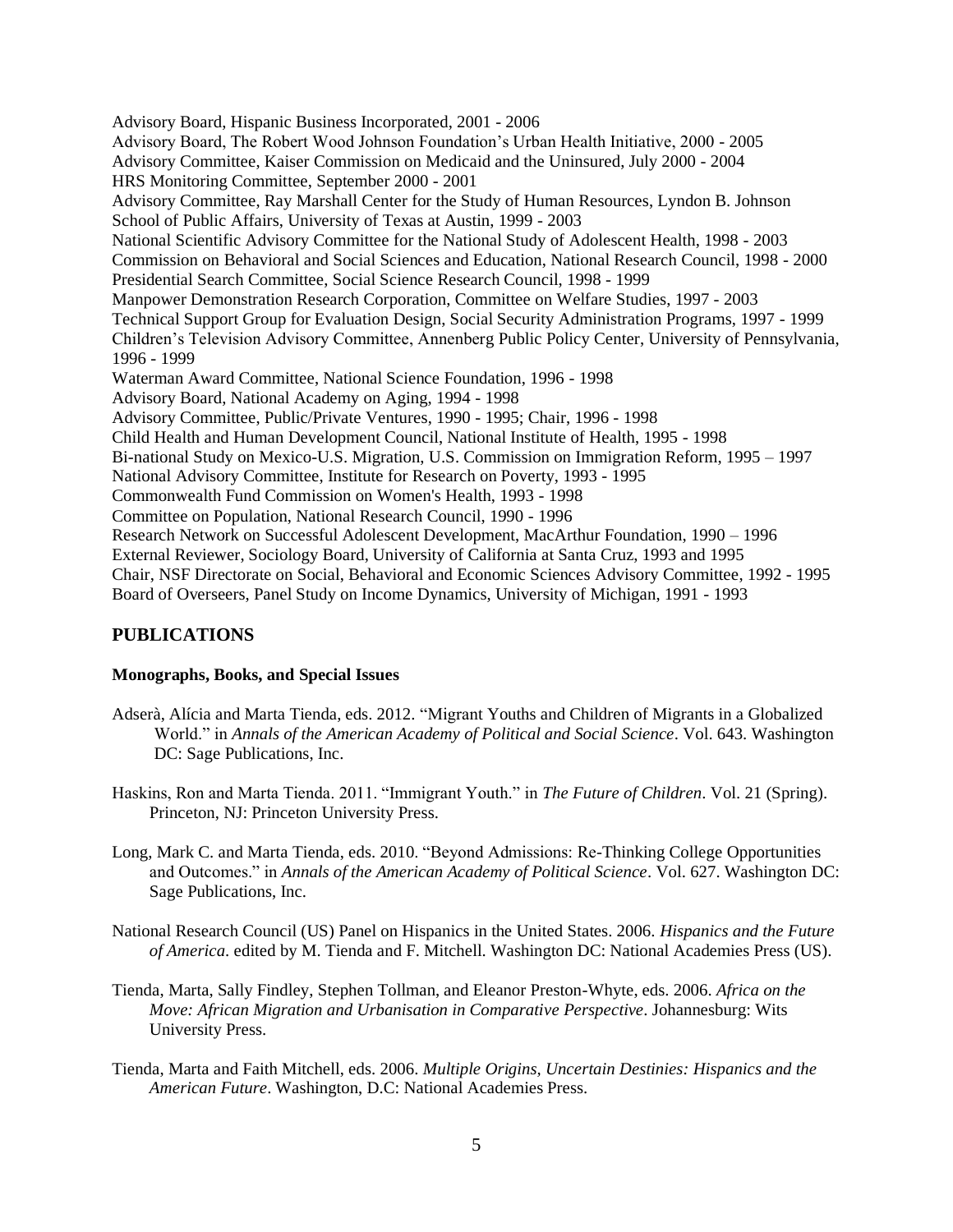- Rutter, Michael and Marta Tienda, eds. 2005. *Ethnicity and Causal Mechanisms*. Cambridge University Press.
- Tienda, Marta and William Julius Wilson, eds. 2002. *Youth in Cities: A Cross-National Perspective*. Cambridge, UK; New York: Cambridge University Press.
- Stier, Haya and Marta Tienda. 2001. *The Color of Opportunity: Pathways to Family, Work, and Welfare*. Chicago, IL: University of Chicago Press.
- Palloni, Alberto and Marta Tienda, eds. 1992. "Inequality and Demographic Change in Latin America." *Sociological Inquiry* 62(2).
- González, Guadalupe González and Marta Tienda, eds. 1989. *The Drug Connection in U.S.-Mexican Relations*. San Diego, CA: Center for U.S.-Mexican Studies.
- Sandefur, Gary D. and Marta Tienda, eds. 1988. *Divided Opportunities: Minorities, Poverty and Social Policy*. New York, NY: Plenum Publishers.
- Bean, Frank D. and Marta Tienda. 1987. *Hispanic Population of the United States*. New York, NY: Russell Sage Foundation.
- Borjas, George J. and Marta Tienda, eds. 1985. *Hispanics in the U.S. Economy*. Orlando, FL: Academic Press.
- Briggs, Jr., Vernon M. and Marta Tienda, eds. 1984. *Immigration: Issues and Policy*. Salt Lake City, UT: Olympia Press.
- Tienda, Marta. 1981. *Hispanic Origin Workers in the U.S. Labor Market: Comparative Analyses of Employment Outcomes*. *Final Report (475 pages)*. Springfield, VA: U.S. Department of Labor, Employment and Training Administration.
- Tienda, Marta, C. Matthew Snipp, and Carl Bowman. 1981. *Socioeconomic Attainment and Ethnicity: Towardan Understanding of the Labor Market Experiences of Chicanos in the U.S. Final Report (156 pages)*. U.S. Department of Labor, Employment and Training Administration.

#### **Articles and Chapters**

- Tienda, Marta, and Dawn Koffman. 2020. "Using Paradata to Evaluate Youth Participation in a Digital Diary Study." *Social Science Computer Review*.<https://doi.org/10.1177/0894439320929272>
- Goldberg, Rachel E., Dawn Koffman, and Marta Tienda. 2019. "Using Bi-Weekly Surveys to Portray Adolescent Partnership Dynamics: Lessons from a Mobile Diary Study." *Journal of Research on Adolescence* 29(3):646–61.
- Goldberg, Rachel E., Marta Tienda, Michelle Eilers, and Sara S. McLanahan. 2019. "Adolescent Relationship Quality: Is There an Intergenerational Link?" *Journal of Marriage and Family* 81(4):812–29.
- Choi, Kate H. and Marta Tienda. 2018. "Intermarriage and the Lifecycle Timing of Migration." *International Migration Review* 52(3):929–62.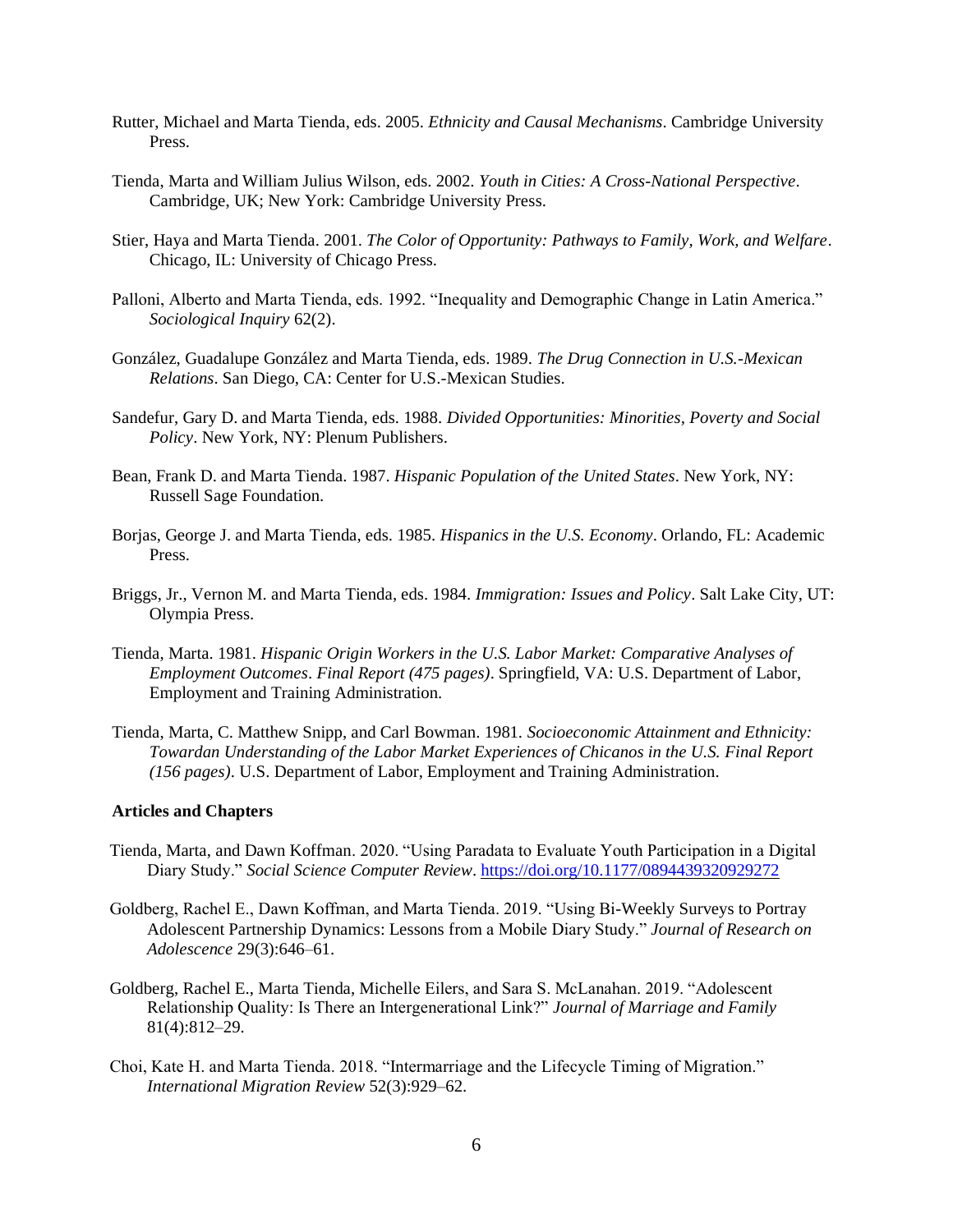- Tienda, Marta and Linda Zhao. 2017. "Institutional and Ethnic Variations in Postgraduate Enrollment and Completion." *The Journal of Higher Education* 88(4):561–92.
- Tienda, Marta. 2017. "Diversity as a Strategic Advantage: A Socio-Demographic Perspective." Pp. 192– 205 in *Our Compelling Interests: The Value of Diversity for Democracy and a Prosperous Society*, edited by N. Cantor and E. Lewis. Princeton, NJ: Princeton University Press.
- Choi, Kate H. and Marta Tienda. 2017. "Boundary Crossing in First Marriage and Remarriage." *Social Science Research* 62:305–16.
- Goldberg, Rachel E., Marta Tienda, and Alícia Adserà. 2017. "Age at Migration, Family Instability, and Timing of Sexual Onset." *Social Science Research* 63(Supplement C):292–307.
- Choi, Kate H. and Marta Tienda. 2017. "Marriage-Market Constraints and Mate-Selection Behavior: Racial, Ethnic, and Gender Differences in Intermarriage." *Journal of Marriage and Family* 79(2):301–17.
- Tienda, Marta. 2017. "Multiplying Diversity: Family Unification and the Regional Origins of Late-Age US Immigrants." *International Migration Review* 51(3):727–56.
- Goldberg, Rachel E. and Marta Tienda. 2017. "Adolescent Romantic Relationships in the Digital Age." in *Emerging Trends in the Social and Behavioral Sciences*, edited by R. A. Scott and S. Kosslyn.
- Martinson, Melissa L., Marta Tienda, and Julien O. Teitler. 2017. "Low Birthweight among Immigrants in Australia, the United Kingdom, and the United States." *Social Science & Medicine* 194(Supplement C):168–76.
- Tienda, Marta. 2017. "Thirteenth Annual Brown Lecture in Education Research: Public Education and the Social Contract: Restoring the Promise in an Age of Diversity and Division." *Educational Researcher* 46(6):271–83.
- Martinson, Melissa L. and Marta Tienda. 2016. "Birthing, Nativity, and Maternal Depression: Australia and the United States." *International Migration Review* 50(3):793–824.
- Tienda, Marta. 2016. "Economic Implications of Demographic Change: Diversity Dividend or Deficit?" *Business Economics* 51(1):11–17.
- Tienda, Marta. 2015. "Affirmative Action and Its Discontents: America's Obsession with Race." Pp. 297– 300 in *Past as Prologue: The National Academy of Education At 50, Members Reflect*, edited by M. J. Feuer, A. I. Berman, and R. C. Atkinson. Washington, DC: National Academy of Education.
- Tienda, Marta. 2015. "Texas' Educational Challenge: A Demographic Dividend or Bust?" Pp. 61–77 in *Ten-Gallon Economy - Sizing Up Economic Growth in Texas*, edited by P. M. Orrenius, J. Canas, and M. Weiss. New York, NY: Palgrave Macmillan.
- O'Neil, Kevin and Marta Tienda. 2015. "Age at Immigration and the Incomes of Older Immigrants, 1994- 2010." *The Journals of Gerontology. Series B, Psychological Sciences and Social Sciences* 70(2):291–302.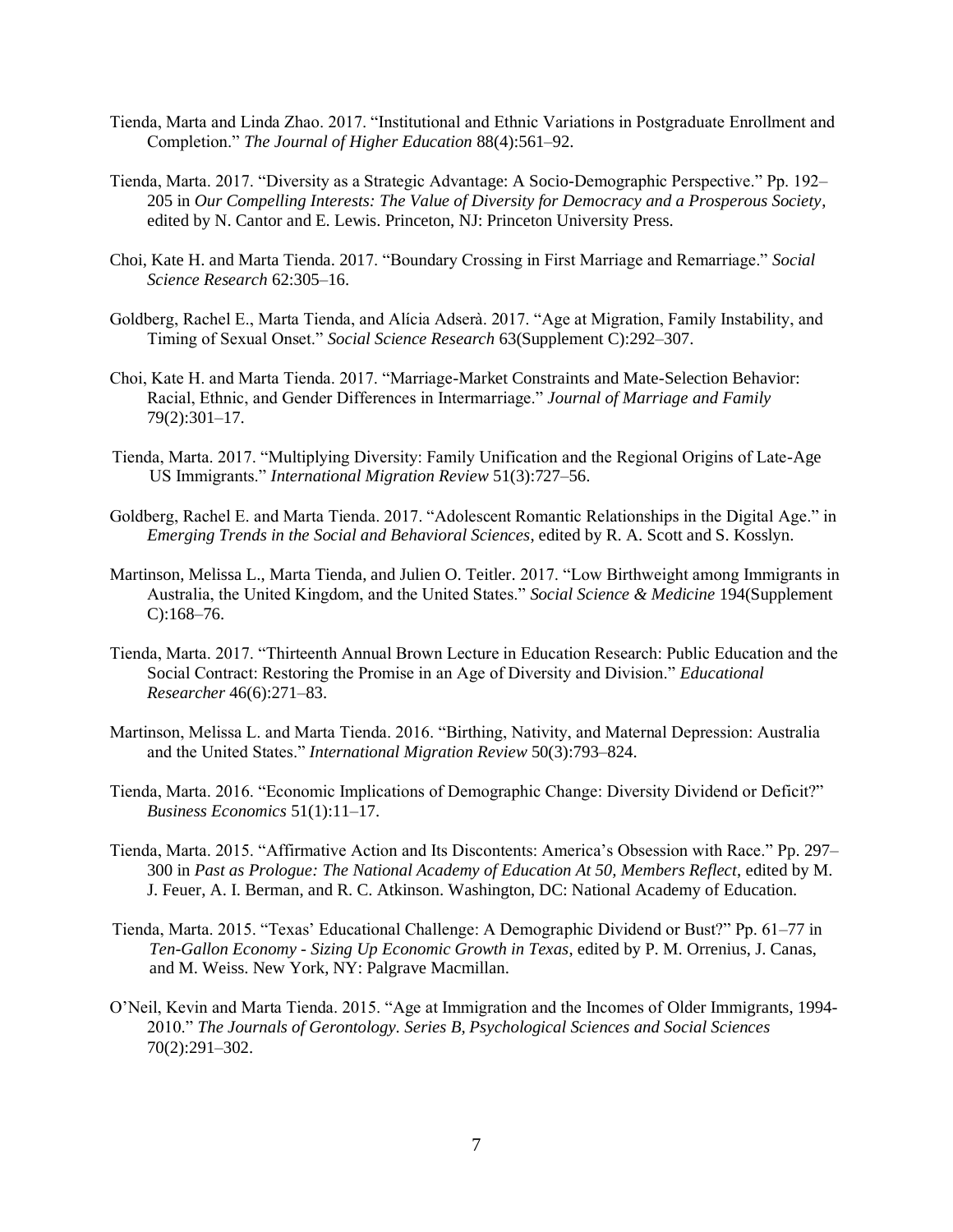- Horta, Mariana Campos and Marta Tienda. 2015. "Of Work and the Welfare State: Labor Market Activity and Income Security of Mexican Origin Seniors." Pp. 49–75 in *Challenges of Latino Aging in the Americas*, edited by W. Vega, K. S. Markides, J. L. Angel, and F. M. Torres-Gil. Cham: Springer.
- Fletcher, Jason M. and Marta Tienda. 2015. "High School Quality and Race Differences in College Achievement." Pp. 137–62 in *Race and Social Problems*, edited by R. Bangs and L. E. Davis. New York: Springer.
- Tienda, Marta and Norma Fuentes. 2014. "Hispanics in Metropolitan America: New Realities and Old Debates." *Annual Review of Sociology* 40(1):499–520.
- Tienda, Marta. 2014. "Striving for Neutrality: Lessons from Texas in the Aftermath of Hopwood and Fisher." Pp. 91–98 in *The Future of Affirmative Action: New Paths to Higher Education Diversity After Fisher V. University of Texas*, edited by R. D. Kahlenberg. New York, NY: The Century Foundation Press.
- Tienda, Marta and Susana M. Sánchez. 2013. "Latin American Immigration to the United States." *Daedalus* 142(3):48–64.
- Niu, Sunny X. and Marta Tienda. 2013. "High School Economic Composition and College Persistence." *Research in Higher Education* 54(1):30–62.
- Niu, Sunny X. and Marta Tienda. 2013. "Delayed Enrollment and College Plans: Is There a Postponement Penalty?" *The Journal of Higher Education* 84(1):1–26.
- Carr, Stacie and Marta Tienda. 2013. "Family Sponsorship and Late-Age Immigration in Aging America: Revised and Expanded Estimates of Chained Migration." *Population Research and Policy Review* 32(6):825–49.
- Tienda, Marta. 2013. "Diversity ≠ Inclusion: Promoting Integration in Higher Education." *Educational Researcher* 42(9):467–75.
- Beck, Audrey, Miles Corak, and Marta Tienda. 2012. "Age at Immigration and the Adult Attainments of Child Migrants to the United States." *Annals of the American Academy of Political and Social Science* 643:134–59.
- Beck, Audrey and Marta Tienda. 2012. "Better Fortunes? Living Arrangements and School Enrollment of Migrant Youth in Six Western Countries." Pp. 41–62 in *Realizing the potential of immigrant youth*, *Jacobs Foundation series on adolescence.*, edited by A. S. Masten, D. J. Hernandez, and K. Liebkind. Cambridge: Cambridge University Press.
- Adserà, Alícia and Marta Tienda. 2012. "Comparative Perspectives on International Migration and Child Well-Being." *The Annals of the American Academy of Political and Social Science* 643(1):6–15.
- Niu, Sunny X. and Marta Tienda. 2012. "Test Scores, Class Rank and College Performance: Lessons for Broadening Access and Promoting Success." *Rassegna Italiana Di Sociologia* 53(2):199–226.
- Choi, Kate H., Marta Tienda, Deborah Cobb-Clark, and Mathias Sinning. 2012. "Immigration and Status Exchange in Australia and the United States." *Research in Social Stratification and Mobility* 30(March):49–62.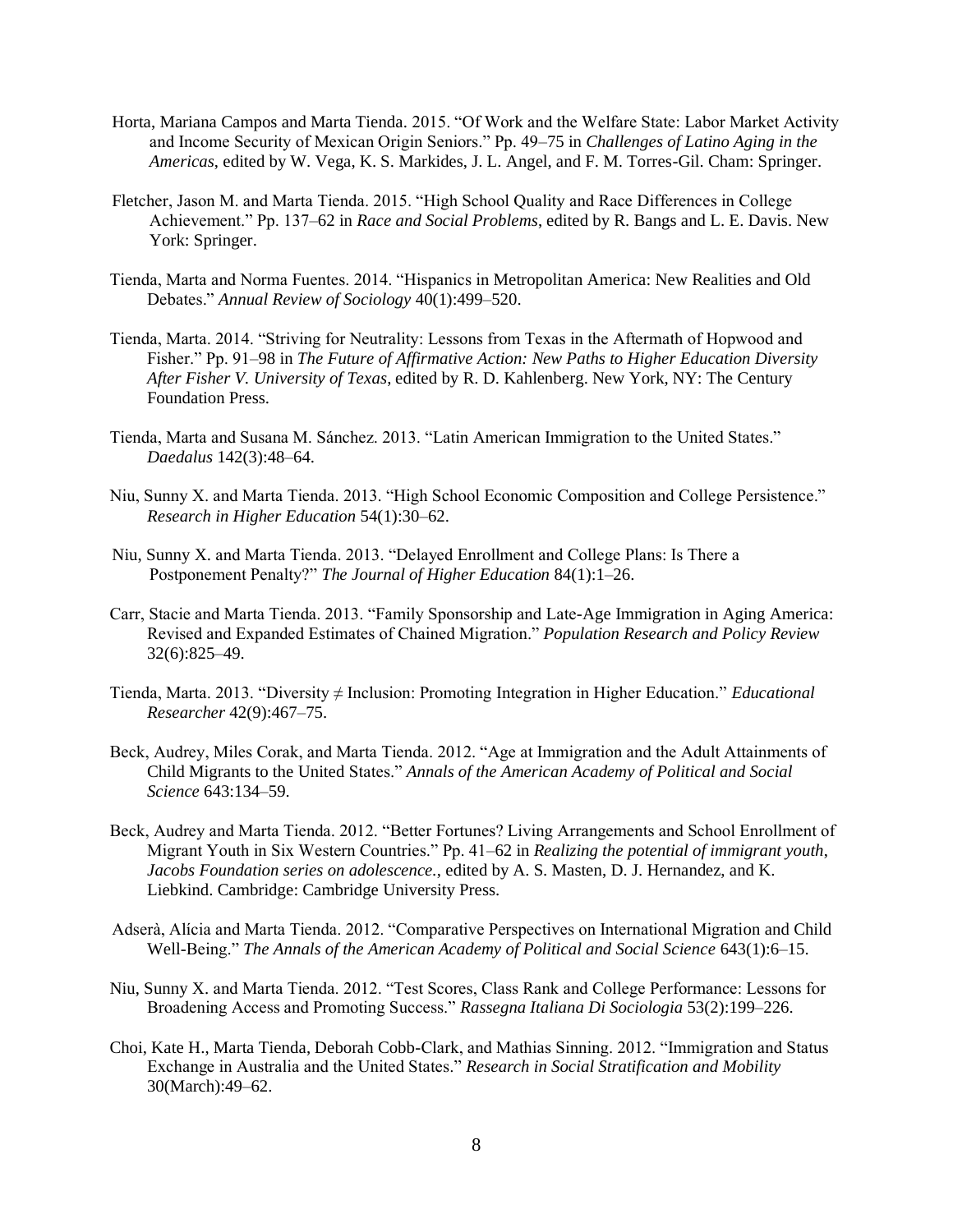- O'Neil, Kevin and Marta Tienda. 2012. "Are Economists in Over Their Heads?" Pp. 750–79 in *Oxford Handbook of the Economics of Poverty*, edited by P. N. Jefferson. New York, NY: Oxford University Press.
- Harris, Angel L. and Marta Tienda. 2012. "Hispanics in Higher Education and the Texas Top 10% Law." *Race and Social Problems* 4(1):57–67.
- Tienda, Marta. 2011. "Hispanics and U.S. Schools: Problems, Puzzles and Possibilities." Pp. 303–10 in *Frontiers in Sociology of Education*, *Frontiers in Sociology and Social Research*, edited by M. T. Hallinan. New York, NY: Springer International Publishing.
- Tienda, Marta and Ron Haskins. 2011. "Immigrant Children: Introducing the Issue." *The Future of Children* 21(1):3–18.
- Alon, Sigal, Thurston Domina, and Marta Tienda. 2010. "Stymied Mobility or Temporary Lull? The Puzzle of Lagging Hispanic College Degree Attainment." *Social Forces* 88(4):1807–32.
- Long, Mark C. and Marta Tienda. 2010. "Changes in Texas Universities' Applicant Pools After the Hopwood Decision." *Social Science Research* 39(1):48–66.
- Long, Mark C., Victor B. Saenz, and Marta Tienda. 2010. "Policy Transparency and College Enrollment: Did the Texas Top 10% Law Broaden Access to the Public Flagships?" *The Annals of the American Academy of Political and Social Science* 627(1):82–105.
- O'Neil, Kevin and Marta Tienda. 2010. "A Tale of Two Counties: Natives' Opinions Toward Immigration in North Carolina." *The International Migration Review* 44(3):728–61.
- Niu, Sunny X. and Marta Tienda. 2010. "Minority Student Academic Performance Under the Uniform Admission Law: Evidence from The University of Texas at Austin." *Educational Evaluation and Policy Analysis* 32(1):44–69.
- Domina, Thurston, Bonnie Ghosh-Dastidar, and Marta Tienda. 2010. "Students Left Behind: Measuring 10th to 12th Grade Student Persistence Rates in Texas High Schools." *Educational Evaluation and Policy Analysis* 32(2):324–46.
- Harris, Angel L. and Marta Tienda. 2010. "Minority Higher Education Pipeline: Consequences of Changes in College Admissions Policy in Texas." *The Annals of the American Academy of Political and Social Science* 627(1):60–81.
- Long, Mark C. and Marta Tienda. 2010. "Beyond Admissions: Lessons from Texas." *The Annals of the American Academy of Political and Social Science* 627(1):6–11.
- Fletcher, Jason M. and Marta Tienda. 2010. "Race and Ethnic Differences in College Achievement: Does High School Attended Matter?" *The Annals of the American Academy of Political and Social Science* 627(1):144–66.
- Niu, Sunny X. and Marta Tienda. 2010. "The Impact of the Texas Top Ten Percent Law on College Enrollment: A Regression Discontinuity Approach." *Journal of Policy Analysis and Management* 29(1):84–110.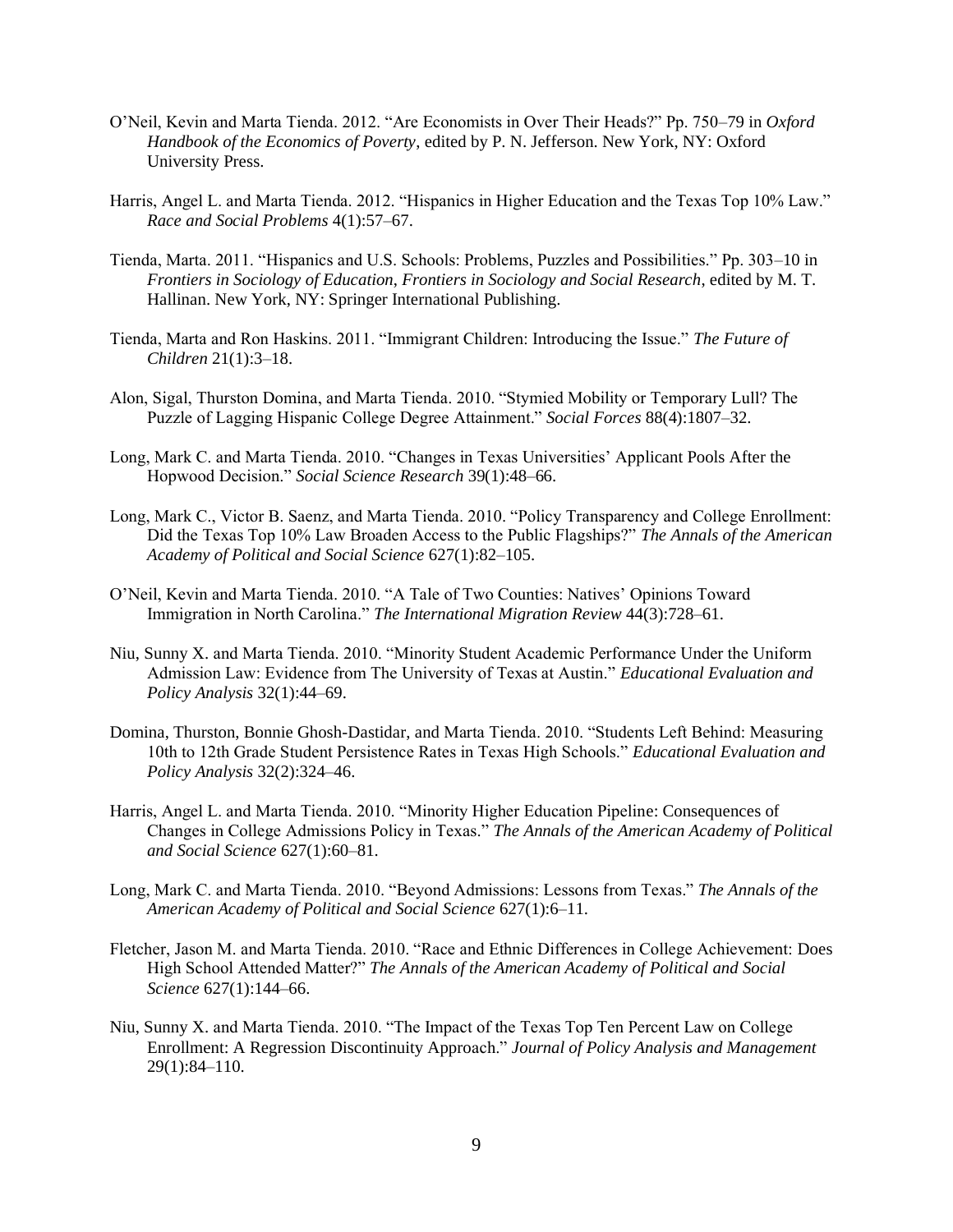- Tienda, Marta, Sigal Alon, and Sunny X. Niu. 2010. "Affirmative Action and the Texas Top 10% Percent Admission Law: Balancing Equity and Access to Higher Education." *Societes Contemporaines* 79:19–39.
- Tienda, Marta. 2010. "Equity, Diversity and College Admission: Lessons from the Texas Uniform Admission Law." Pp. 195–210 in *Equal Opportunity in Higher Education: The Past and Future of California's Proposition 209*, edited by E. Grodsky and M. Kurlaender. Cambridge, MA: Harvard University Education Press.
- Tienda, Marta and Teresa A. Sullivan. 2009. "The Promise and Peril of the Texas Uniform Admission Law." Pp. 155–74 in *The Next Twenty-Five Years? Affirmative Action and Higher Education in the United States and South Africa*, edited by D. L. Featherman, M. Hall, and M. Krislov. Ann Arbor, MI: University of Michigan Press.
- Tienda, Marta, V. Hotz, Avner Ahituv, and Michelle Bellessa Frost. 2009. "Employment and Wage Prospects of Black, White, and Hispanic Women." Pp. 129–60 in *Human Resource Economics and Public Policy: Essays in Honor of Vernon M. Briggs Jr.*, edited by C. J. Whalen. Kalamazoo, MI: W.E. Upjohn Institute.
- Fletcher, Jason M. and Marta Tienda. 2009. "High School Classmates and College Success." *Sociology of Education* 82(4):287–314.
- Long, Mark C. and Marta Tienda. 2008. "Winners and Losers: Changes in Texas University Admissions Post-Hopwood." *Educational Evaluation and Policy Analysis* 30(3):255–80.
- Niu, Sunny X. and Marta Tienda. 2008. "Choosing Colleges: Identifying and Modeling Choice Sets." *Social Science Research* 37(2):416–33.
- Niu, Sunny X., Teresa Sullivan, and Marta Tienda. 2008. "Minority Talent Loss and the Texas Top 10% Law." *Social Science Quarterly* 89(4):831–45.
- Tienda, Marta and Sigal Alon. 2007. "Diversity and the Demographic Dividend." Pp. 48–73 in *The Price We Pay*, *Economic and Social Consequences of Inadequate Education*, edited by C. R. Belfield and H. M. Levin. Brookings Institution Press.
- Alon, Sigal and Marta Tienda. 2007. "Diversity, Opportunity, and the Shifting Meritocracy in Higher Education." *American Sociological Review* 72(4):487–511.
- Tienda, Marta and Sunny X. Niu. 2006. "Capitalizing on Segregation, Pretending Neutrality: College Admissions and the Texas Top 10% Law." *American Law and Economics Review* 8(2):312–46.
- Fischer, Mary J. and Marta Tienda. 2006. "Redrawing Spatial Color Lines: Hispanic Metropolitan Dispersal, Segregation, and Economic Opportunity." Pp. 100–137 in *Hispanics and the Future of America*, edited by M. Tienda and F. Mitchell. Washington, DC: National Academies Press.
- Tienda, Marta. 2006. "Harnessing Diversity in Higher Education: Lessons from Texas." Pp. 7–14 in *Forum Futures 2006*, edited by M. Devlin. Washington, DC: Forum for the Future of Higher Education.
- Niu, Sunny X., Marta Tienda, and Kalena Cortes. 2006. "College Selectivity and the Texas Top 10% Law." *Economics of Education Review* 25(3):259–72.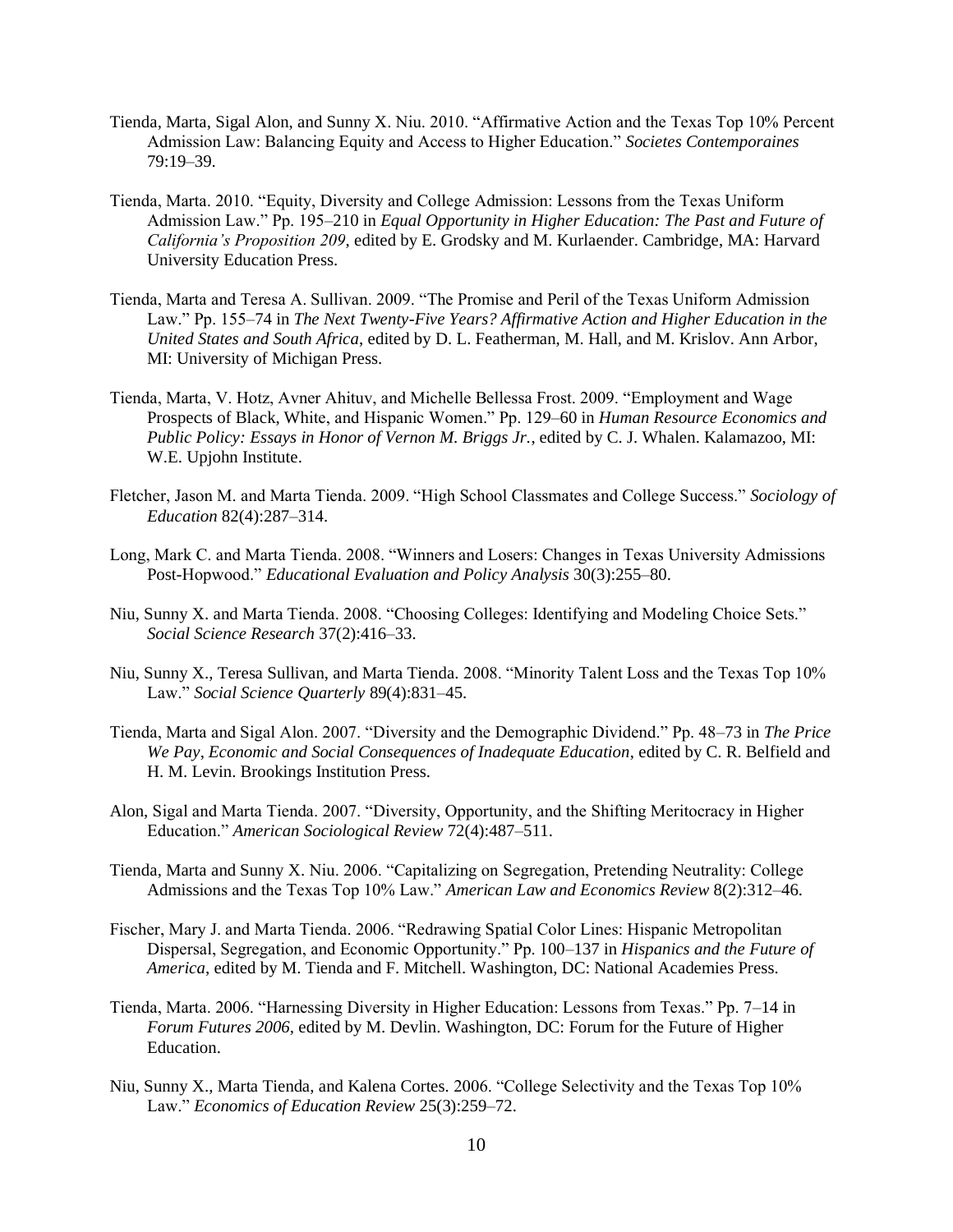- Tienda, Marta and Sunny X. Niu. 2006. "Flagships, Feeders, and the Texas Top 10% Law: A Test of the 'Brain Drain' Hypothesis." *The Journal of Higher Education* 77(4):712–39.
- Tienda, Marta, Sally E. Findley, and Maia Jachimowicz. 2006. "Introduction." Pp. 1–11 in *Africa on the Move: African Migration and Urbanisation in Comparative Perspective*, edited by M. Tienda, E. Preston-Whyte, S. E. Findley, and S. Tollman. Johannesburg: Wits University Press.
- Tienda, Marta and Faith Mitchell. 2006. "Introduction: E. Pluribus Plures or E. Pluribus Unum." Pp. 1–15 in *Hispanics and the Future of America*, edited by M. Tienda and F. Mitchell. Washington, DC: National Academies Press.
- Rutter, Michael and Marta Tienda. 2005. "The Multiple Facets of Ethnicity." Pp. 50–79 in *Ethnicity and Causal Mechanisms*, edited by M. Tienda and M. Rutter. Cambridge: Cambridge University Press.
- Alon, Sigal and Marta Tienda. 2005. "Assessing the 'Mismatch' Hypothesis: Differences in College Graduation Rates by Institutional Selectivity." *Sociology of Education* 78(4):294–315.
- Rutter, Michael and Marta Tienda. 2005. "Deciphering Ethnicity: Reflections on Research Opportunities." Pp. 335–50 in *Ethnicity and Causal Mechanisms*, edited by M. Tienda and M. Rutter. Cambridge: Cambridge University Press.
- Kleykamp, Meredith and Marta Tienda. 2005. "Physical and Mental Health Status of Adolescent Girls: A Comparative Ethnic Perspective." *Research in Social Stratification and Mobility* 22:149–85.
- Tienda, Marta. 2005. "Growing Up Ethnic in the UK and US: Comparative Contexts for Youth Development." Pp. 21–49 in *Ethnicity and Causal Mechanisms*, edited by M. Rutter and M. Tienda. Cambridge; New York: Cambridge University Press.
- Tienda, Marta and Rebeca Raijman. 2004. "Promoting Hispanic Immigrant Entrepreneurship in Chicago." *Journal of Development Entrepreneurship* 9(1):1–21.
- Ahituv, Avner and Marta Tienda. 2004. "Employment, Motherhood, and School Continuation Decisions of Young White, Black, and Hispanic Women." *Journal of Labor Economics* 22(1):115–58.
- Raijman, Rebeca and Marta Tienda. 2003. "Ethnic Foundations of Economic Transactions: Mexican and Korean Immigrant Entrepreneurs in Chicago." *Ethnic and Racial Studies* 26(5):783–801.
- Hotz, V. Joseph and Marta Tienda. 2002. "Education and Employment in a Diverse Society: Generating Inequality through School-to-Work Transition." Pp. 185–220 in *American Diversity: A Demographic Challenge for the Twenty-First Century*, edited by N. A. Denton and S. E. Tolnay. Albany, NY: SUNY Press.
- Tienda, Marta. 2002. "Demography and the Social Contract." *Demography* 39(4):587–616.
- Hotz, V. Joseph, Lixin Colin Xu, Marta Tienda, and Avner Ahituv. 2002. "Are There Returns to the Wages of Young Men from Working While in School?" *Review of Economics and Statistics* 84(2):221–36.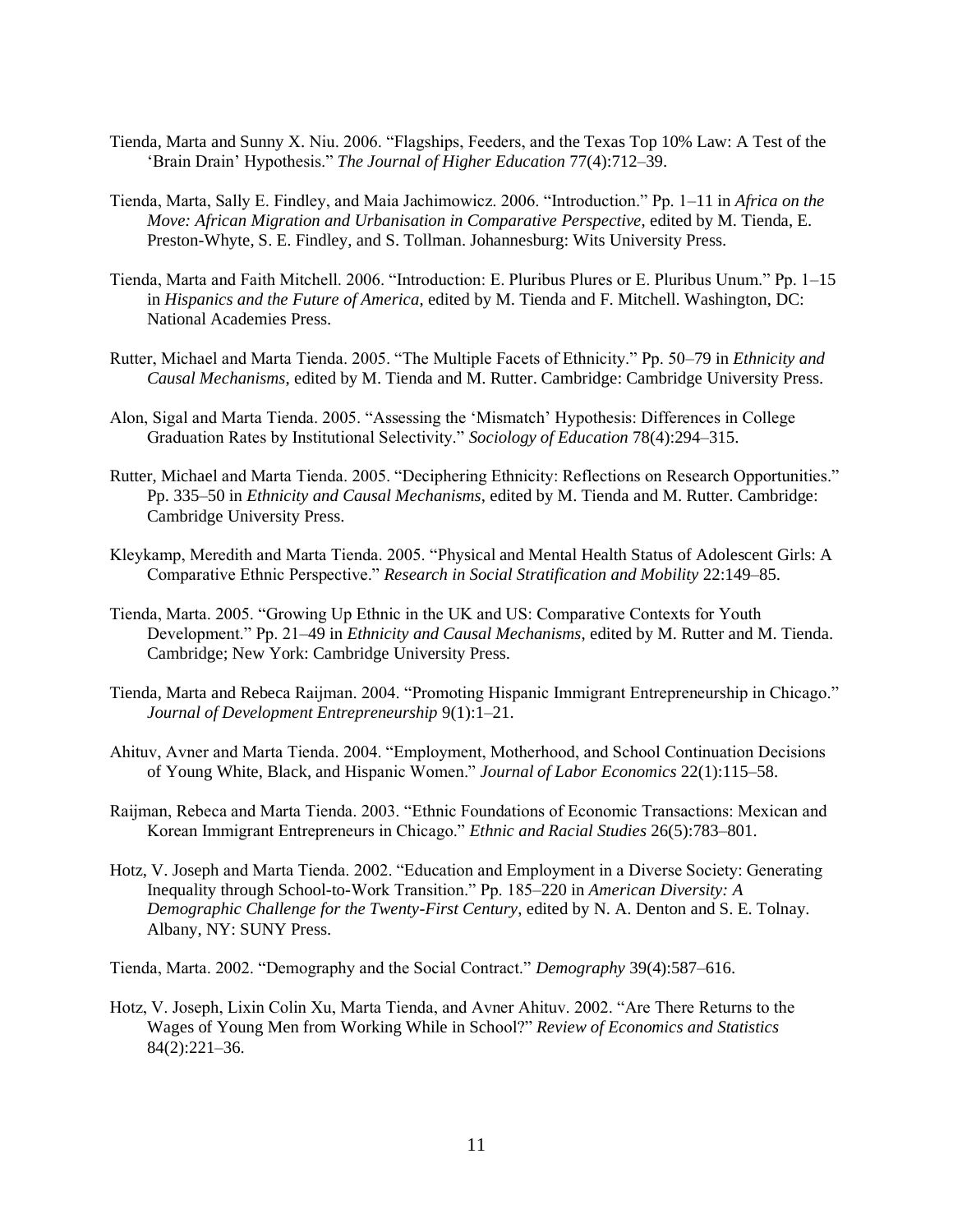- Tienda, Marta and William Julius Wilson. 2002. "Prospect and Retrospect: Options for Healthy Youth Development in Changing Urban Worlds." Pp. 269–77 in *Youth in Cities: A Cross-National Perspective*, edited by M. Tienda and W. J. Wilson. Cambridge, UK: Cambridge University Press.
- Tienda, Marta and William Julius Wilson. 2002. "Comparative Perspectives of Urban Youth: Challenges for Normative Development." Pp. 3–18 in *Youth in Cities: A Cross-National Perspective*, edited by M. Tienda and W. J. Wilson. Cambridge, UK: Cambridge University Press.
- Jackson, Aurora P., Marta Tienda, and Chien-Chung Huang. 2001. "Capabilities and Employability of Unwed Mothers." *Children and Youth Services Review* 23(4):327–51.
- Tienda, Marta. 2001. "College Admission Policies and the Educational Pipeline: Implications for Medical and Health Professions." Pp. 117–42 in *The Right Thing to Do, The Smart Thing to Do: Enhancing Diversity in Health Professions -- Summary of the Symposium on Diversity in Health Professions in Honor of Herbert W. Nickens, M.D.* Washington, DC: The National Academies Press.
- Tienda, Marta and Rebeca Raijman. 2001. "Ethnic Ties and Entrepreneurship: Comment on Black Ties Only." Pp. 310–27 in *Networks and Markets*, edited by J. E. Rauch and A. Casella. New York, NY: Russell Sage Foundation.
- Alon, Sigal, Debra Donahoe, and Marta Tienda. 2001. "The Effects of Early Work Experience on Young Women's Labor Force Attachment." *Social Forces* 79(3):1005–34.
- Garfinkel, Irwin, Sara S. McLanahan, Marta Tienda, and Jeanne Brooks-Gunn. 2001. "Fragile Families and Welfare Reform: An Introduction." *Children and Youth Services Review* 23(4):277–301.
- Lloyd, Kim, Marta Tienda, and Anna Zajacova. 2001. "Trends in Educational Achievement of Minority Students Since Brown v. Board of Education." Pp. 149–82 in *Achieving High Educational Standards for All Conference Summary*, edited by T. Ready, C. F. Edley, and C. E. Snow. Washington DC: National Academy Press.
- Flippen, Chenoa and Marta Tienda. 2000. "Pathways to Retirement: Patterns of Labor Force Participation and Labor Market Exit Among the Pre-Retirement Population by Race, Hispanic Origin, and Sex." *The Journals of Gerontology* 55B(1):S14–27.
- Raijman, Rebeca and Marta Tienda. 2000. "Immigrants' Pathways to Business Ownership: A Comparative Ethnic Perspective." *International Migration Review* 34(3):682.
- Donahoe, Deborah and Marta Tienda. 2000. "The Transition from School to Work: Is There a Crisis and What Can Be Done?" Pp. 231–63 in *Securing the Future: Investing in Children from Birth to College*, edited by S. Danziger and J. Waldfogel. New York, NY: Russell Sage Foundation.
- Ahituv, Avner, Marta Tienda, and V. Joseph Hotz. 2000. "The Transition from School to Work: Black, Hispanic and White Men in the 1980's." Pp. 250–58 in *Back to Shared Prosperity*, edited by R. Marshall. Armonk, NY: M.E. Sharpe.
- Raijman, Rebeca and Marta Tienda. 2000. "Training Functions of Ethnic Economies: Mexican Entrepreneurs in Chicago." *Sociological Perspectives* 43(3):439.
	- Reprinted in W. Allen Martin (ed.), 2003, *The Urban Community*, New Jersey: Prentice Hall, Pp. 123-138.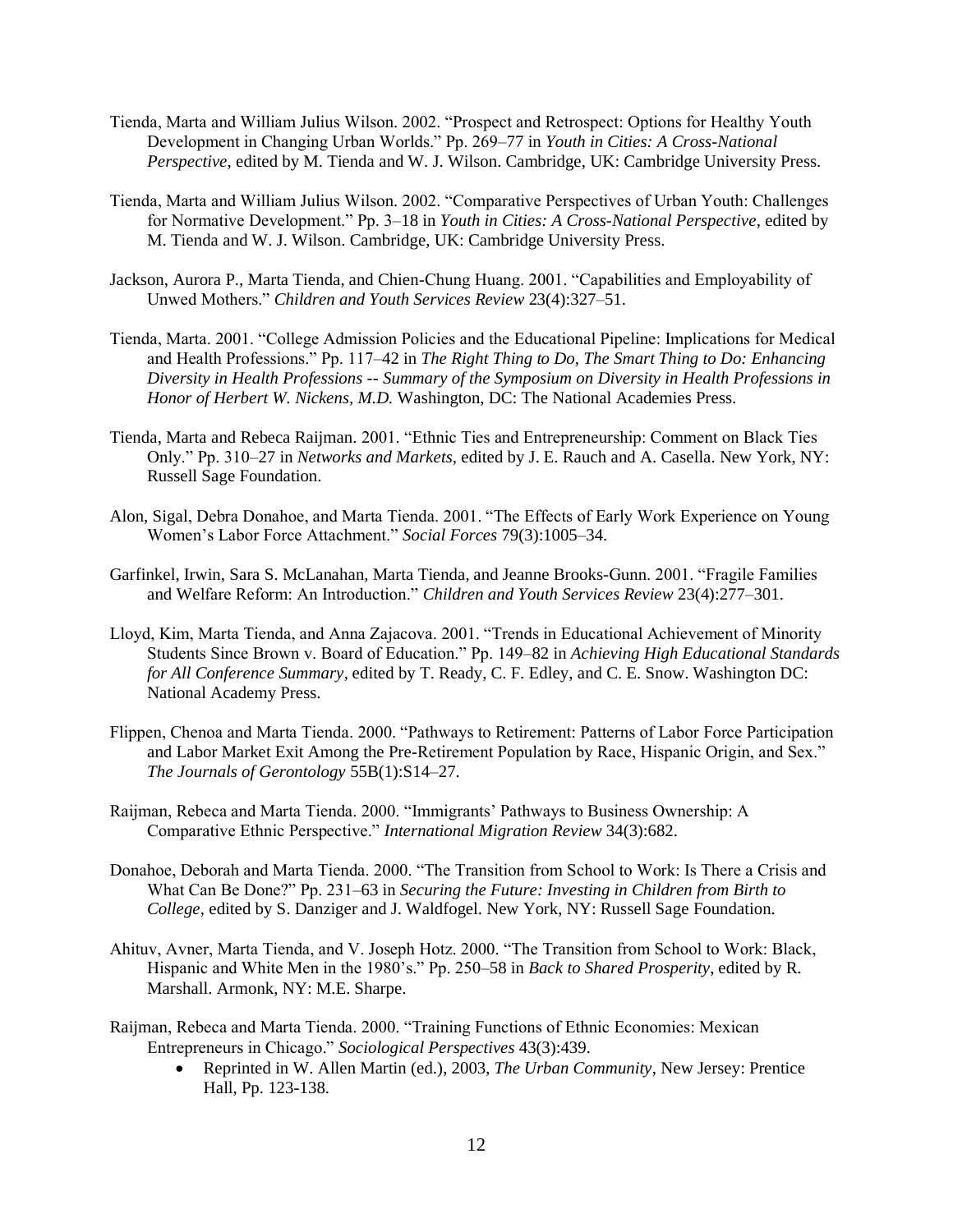- Tienda, Marta and Rebeca Raijman. 2000. "Immigrants' Income Packaging and Invisible Labor Force Activity." *Social Science Quarterly* 81(1):291.
- Tienda, Marta. 1999. "Immigration, Opportunity and Social Cohesion." Pp. 129–46 in *Diversity and Its Discontents: Cultural Conflict and Common Ground in Contemporary American Society*, edited by N. J. Smelser and J. C. Alexander. Princeton, NJ: Princeton University Press.
- Raijman, Rebeca and Marta Tienda. 1999. "Immigrants' Socioeconomic Progress Post-1965: Forging Mobility or Survival?" Pp. 239–56 in *The Handbook of International Migration: The American Experience*, edited by C. Hirschman, P. Kasinitz, and J. DeWind. New York: Russell Sage Foundation.
- Rosenfeld, Michael J. and Marta Tienda. 1999. "Mexican Immigration, Occupational Niches and Labor Market Competition: Evidence from Los Angeles, Chicago and Atlanta, 1970-1990." Pp. 64–105 in *Immigration and Opportuntity*, *Race, Ethnicity, and Employment in the United States*. New York, NY: Russell Sage Foundation.
- Kao, Grace and Marta Tienda. 1998. "Educational Aspirations of Minority Youth." *American Journal of Education* 106(3):349–84.
- Tienda, Marta. 1998. "Immigration and Native Minority Workers: Is There Bad News After All?" Pp. 345–62 in *Help or Hindrance?: The Economic Implications of Immigration for African-Americans*, edited by D. S. Hamermesh and F. D. Bean. New York, NY: Russell Sage Foundation.
- Schoenhals, Mark, Marta Tienda, and Barbara Schneider. 1998. "The Educational and Personal Consequences of Adolescent Employment." *Social Forces* 77(2):723–61.
- Davies, Paul S., Michael J. Greenwood, Gary L. Hunt, Ulrich Kohli, and Marta Tienda. 1998. "The U.S. Labor Market Impacts of Low-Skill Migration from Mexico." Pp. 1075–1116 in *Migration Between Mexico and the United States: Binational Study*. Vol. 3. Austin, TX: Morgan Press for the U.S. Commission on Immigration Reform.
- Greenwood, Michael and Marta Tienda. 1997. "U.S. Impacts of Mexican Immigration." Pp. 251–394 in *Migration Between Mexico & the United States: Binational Study*. Austin, TX: Morgan Press for the U.S. Commission on Immigration Reform.
- Morenoff, Jeffrey D. and Marta Tienda. 1997. "Underclass Neighborhoods in Temporal and Ecological Perspective." *The ANNALS of the American Academy of Political and Social Science* 551(May):59– 72.
- Stier, Haya and Marta Tienda. 1997. "Spouses or Babies? Race, Poverty and Pathways in Family Formation in Urban America." *Ethnic and Racial Studies* 20(1):91.
- Stier, Haya and Marta Tienda. 1997. "Spouses or Babies? Race, Poverty and Pathways to Family Formation in Urban America." *Ethnic and Racial Studies* 20(1):91–122.
- Rosenfeld, Michael J. and Marta Tienda. 1997. "Labor Market Implications of Mexican Immigration: Economics of Scale, Innovation and Entrepreneurship." Pp. 177–200 in *At the Crossroads: Mexican Migration and U.S. Policy*, edited by F. D. Bean, de la Garza, B. W. Roberts, and S. Weintraub. New York, NY: Rowman & Littlefield.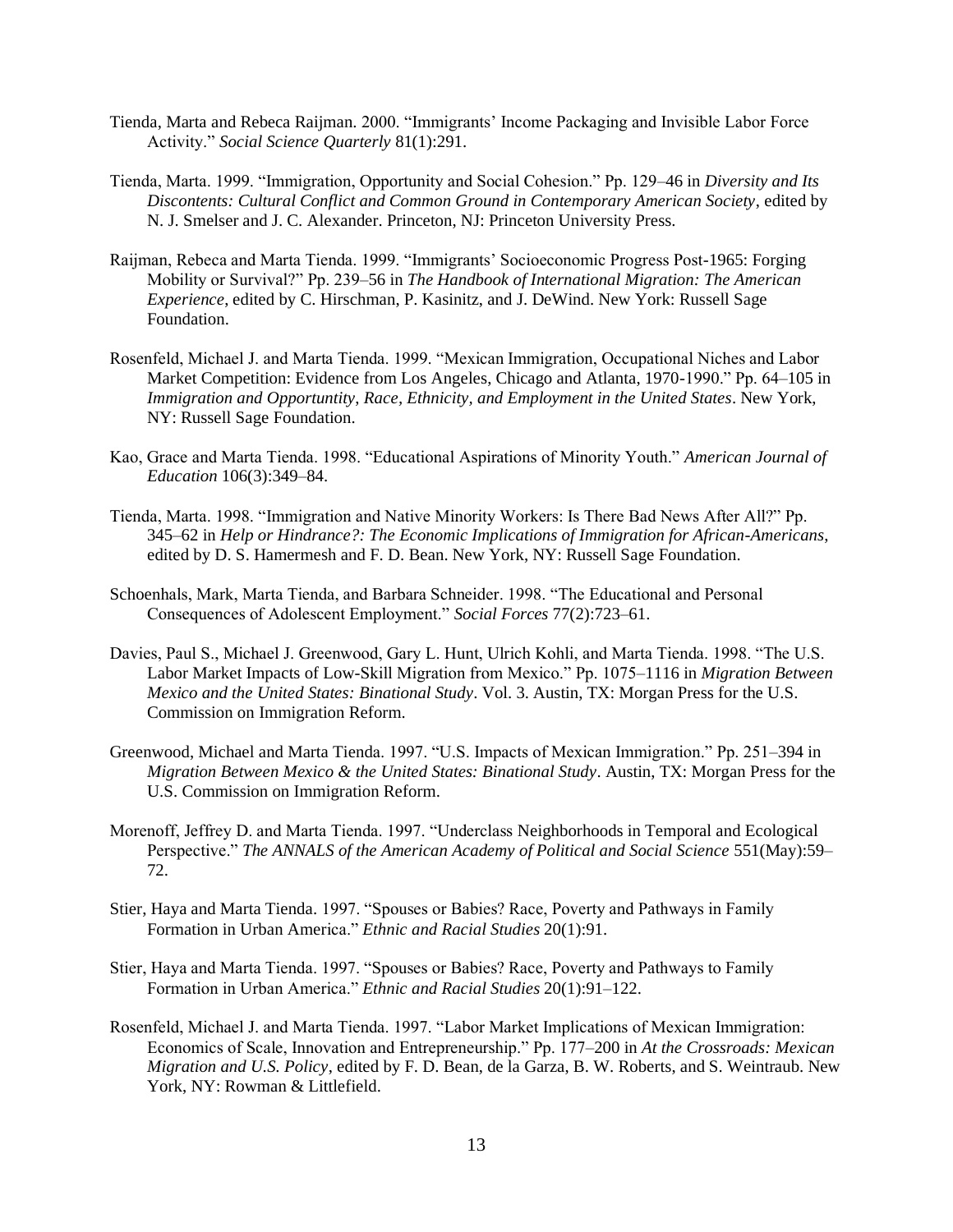- Parrado, Emilio A. and Marta Tienda. 1997. "Women's Roles and Family Formation in Venezuela: New Forms of Consensual Unions?" *Social Biology* 44(1–2):1–24.
- Stolzenberg, Ross M. and Marta Tienda. 1997. "English Proficiency, Education, and the Conditional Economic Assimilation of Hispanic and Asian Origin Men." *Social Science Research* 26(1):25–51.
- Kao, Grace and Marta Tienda. 1996. "Racial and Ethnic Variation in Educational Outcomes." *Research in Sociology of Education and Socialization* 11:263–97.
- Hsueh, Sheri and Marta Tienda. 1996. "Gender, Ethnicity, and Labor Force Instability." *Social Science Research* 25(1):73–94.
- Tienda, Marta and Haya Stier. 1996. "Generating Labor Market Inequality: Employment Opportunities and the Accumulation of Disadvantage." *Social Problems* 43(2):147–65.
- Tienda, Marta and Haya Stier. 1996. "The Wages of Race: Color and Employment Opportunity in Chicago's Inner City." P. Chapter 31 in *Origins and Destinies: Immigration, Race, and Ethnicity in America*, edited by S. Pedraza and R. G. Rumbaut. Belmont, CA: Wadsworth Press.
- Ahituv, Avner and Marta Tienda. 1996. "Ethnic Differences in School Departure: Does Youth Employment Promote or Undermine Educational Achievement?" Pp. 93–110 in *Of Heart and Mind: Social Policy Essays in Honor of Sar A. Levitan*, edited by S. A. Levitan, G. L. Mangum, and S. L. Mangum. Kalamazoo, MI: Upjohn Institute.
- Forste, Renata and Marta Tienda. 1996. "What's Behind Racial and Ethnic Fertility Differentials?" *Population and Development Review* 22(December):109–33.
- Wilson, Franklin D., Marta Tienda, and Lawrence L. Wu. 1995. "Race and Unemployment: Labor Market Experiences of Black and White Men, 1968-1988." *Work and Occupations* 22(3):245–70.
- Tienda, Marta. 1995. "Latinos and the American Pie: Can Latinos Achieve Economic Parity?" *Hispanic Journal of Behavioral Sciences* 17(4):403–29.
- Tienda, Marta and Audrey Singer. 1995. "Wage Mobility of Undocumented Workers in the United States." *The International Migration Review* 29(1):112–38.
- Hsueh, Sheri and Marta Tienda. 1995. "Earnings Consequences of Employment Instability Among Minority Men." *Research in Social Stratification and Mobility* 14:39–69.
- Kao, Grace and Marta Tienda. 1995. "Optimism and Achievement: The Educational Performance of Immigrant Youth." *Social Science Quarterly* 76(1):1–19.
	- Reprinted in Marcelo Suarez-Oroco and Baolin Qin (Editors), 2006. *The New Immigration*. New York: Routledge. Ch 18, pp. 331-344.
- Neuman, Kristen E. and Marta Tienda. 1994. "The Settlement Patterns and Secondary Migration Patterns of Legalized Aliens: Insights from Administrative Records." Pp. 187–226 in *Immigration and Ethnicity: The Integration of America's Newest Arrivals*, edited by B. Edmonston and J. S. Passel. Washington DC: Urban Institute Press.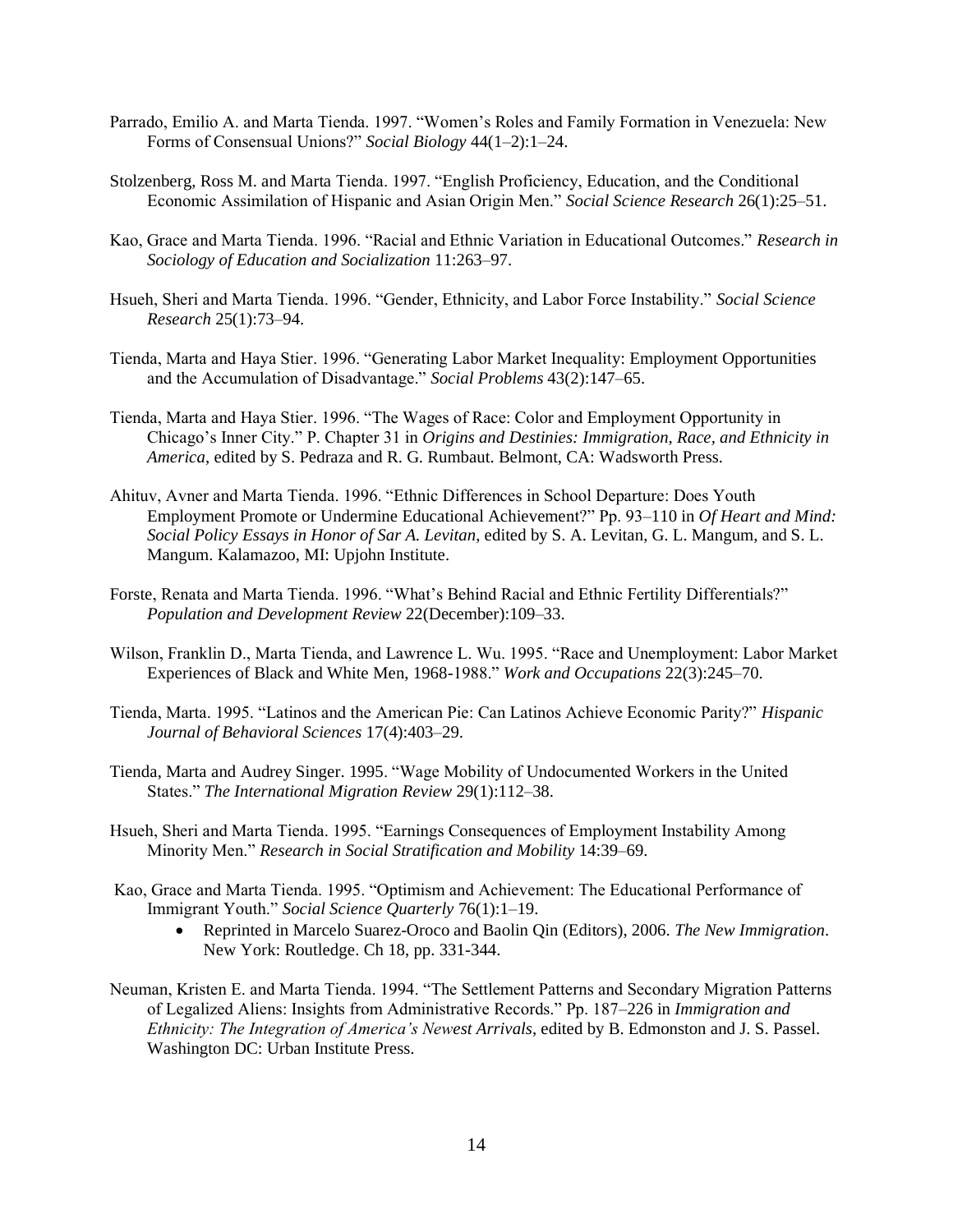- Tienda, Marta and Zai Liang. 1994. "Poverty and Immigration in Policy Perspective." Pp. 330–64 in *Poverty and Public Policy*, edited by S. H. Danziger, G. D. Sandefur, and D. H. Weinberg. Cambridge, MA: Harvard University Press.
- Borjas, George J. and Marta Tienda. 1993. "The Employment and Wages of Legalized Immigrants." *The International Migration Review* 27(4):712–47.
- Stier, Haya and Marta Tienda. 1993. "Are Men Marginal to the Family? Insights from Chicago's Inner City." Pp. 23–45 in *Work, Family and Masculinity*, edited by J. C. Hood. Newbury Park, CA: Sage Publications.
- Tienda, Marta. 1993. "Immigration and Socioeconomic Integration of U.S. Hispanics." *Hommes & Migrations* 1162–1163(Fevrier-Mars):40–47.
- Tienda, Marta and Franklin D. Wilson. 1992. "Migration and the Earnings of Hispanic Men." *American Sociological Review* 57(5):661–78.
- Tienda, Marta, Katharine M. Donato, and Hector Cordero-Guzmán. 1992. "Schooling, Color, and the Labor Force Activity of Women." *Social Forces* 71(2):365–95.
- Palloni, Alberto and Marta Tienda. 1992. "Demographic Responses to Economic Recessions in Latin America Since 1900\*." *Sociological Inquiry* 62(2):246–70.
- Forste, Renata and Marta Tienda. 1992. "Race and Ethnic Variation in the Schooling Consequences of Female Adolescent Sexual Activity." *Social Science Quarterly* 73(1):12–30.
- Stier, Haya and Marta Tienda. 1992. "Family, Work and Women: The Labor Supply of Hispanic Immigrant Wives." *The International Migration Review* 26(4):1291–1313.
- Tienda, Marta and Karen Booth. 1991. "Gender, Migration and Social Change -." *International Sociology* 6(March):51–72.
- Tienda, Marta. 1991. "Is the Pot Still Melting? The Latinos." Pp. 364–85 in *Our Changing Population*, edited by R. T. Gill and S. Thernstrom. Englewood Cliffs, N.J.: Prentice Hall.
- Tienda, Marta and Haya Stier. 1991. "Joblessness or Shiftlessness: Labor Force Activity in Chicago's Inner-City." Pp. 135–54 in *The Urban Underclass*, edited by C. Jencks and P. Peterson. Washington DC: Brookings Institute.
- Tienda, Marta. 1991. "Poor People and Poor Places: Deciphering Neighborhood Effects on Poverty Outcomes." Pp. 244–62 in *Macro-Micro Linkages in Sociology*, edited by J. Huber. Newbury Park, CA: Chicago - Population Research Center.
- Wilson, Franklin D. and Marta Tienda. 1991. "Migration, Ethnicity and Labor Force Activity." Pp. 135– 63 in *Immigration, Trade, and the Labor Market*, edited by J. M. Abowd and R. B. Freeman. Chicago, IL: University of Chicago Press.
- Tienda, Marta. 1990. "Welfare and Work in Chicago's Inner City." *The American Economic Review* 80(2):372–76.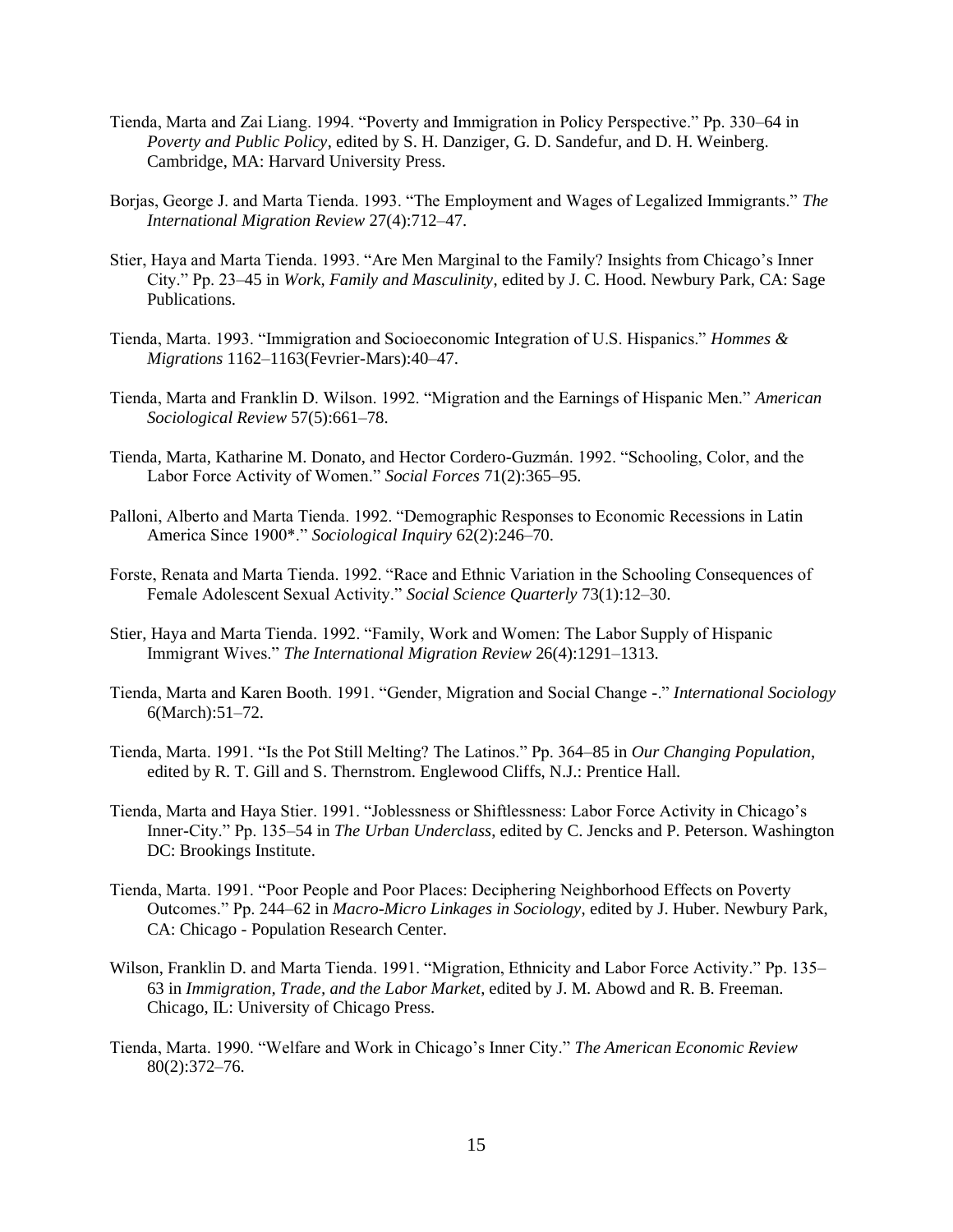- Tienda, Marta. 1989. "Looking to the 1990s: Mexican Immigration in Sociological Perspective." Pp. 109– 47 in *Mexican Migration to the United States: Origins, Consequences, and Policy Options*, *Dimensions of United States-Mexican Relations; v. 3.*, edited by W. A. Cornelius and J. A. Bustamante. San Diego, CA: Center for U.S.-Mexican Studies.
- Wilson, Franklin D. and Marta Tienda. 1989. "Employment Returns to Migration." *Urban Geography* 10(6):540–61.
- Jensen, Leif and Marta Tienda. 1989. "Nonmetropolitan Minority Families in the United States: Trends in Racial and Ethnic Economic Stratification, 1959-1986." *Rural Sociology* 54(4):509–32.
- Tienda, Marta. 1989. "Puerto Ricans and the Underclass Debate." *The Annals of the American Academy of Political and Social Science* 501(1):105–19.
	- Reprinted in William J. Wilson (ed.), *The Ghetto Underclass: Social Science Perspectives*. Newbury Park, CA: Sage (1993, pp. 122-136).
- Tienda, Marta. 1989. "Race, Ethnicity and the Portrait of Inequality: Approaching the 1990s." *Sociological Spectrum* 9(1):23–52.
	- Reprinted Pp. 137-159 in Gail Thomas (ed.), *Race Relations in the 1980s and 1990s: Facts and Projections*." London: Hemisphere Publishers.
- Sandefur, Gary D. and Marta Tienda. 1988. "'Introduction: Social Policy and the Minority Experience' and 'Epilogue.'" Pp. 1–19 and 265–70 in *Divided Opportunities: Minorities, Poverty and Social Policy*, edited by G. D. Sandefur and M. Tienda. New York, NY: Plenum Publishers.
- Jensen, Leif and Marta Tienda. 1988. "Nativity Differentials in Public Assistance Receipt: A Research Note." *Sociological Inquiry* 58(3):306–21.
- Tienda, Marta and Leif I. Jensen. 1988. "Poverty and Minorities: A Quarter Century Profile of Color and Socioeconomic Disadvantage." Pp. 23-61 (Chapter 2) in *Divided Opportunities: Minorities, Poverty, and Social Policy*. New York, NY: Plenum Press.
- Tienda, Marta. 1988. "Looking to 1990: Immigration, Inequality and the Mexican Origin People in the United States." *Ethnic Affairs* 2(Summer):1–22. (Text of Americo Paredes Distinguished Lecture, March, 1988, Austin, Texas).
- Glass, Jennifer, Marta Tienda, and Shelley A. Smith. 1988. "The Impact of Changing Employment Opportunity on Gender and Ethnic Earnings Inequality." *Social Science Research* 17(3):252–76.
- Smith, Shelley A. and Marta Tienda. 1988. "The Doubly Disadvantaged: Women of Color in the U.S. Labor Force." Pp. 61–80 in *Women Working: Theories and Facts in Perspective*, edited by A. H. Stromberg and S. Harkess. Palo Alto, CA: Mayfield Publishing Co.
- Smith, Shelley A. and Marta Tienda. 1988. "Employment Prospects for Minority Women." Pp. 37–55 in *Ensuring Minority Success in Corporate Management*, edited by D. E. Thompson and N. DiTomaso. New York, NY: Plenum Publishing.
- Borjas, George J. and Marta Tienda. 1987. "The Economic Consequences of Immigration." *Science* 235(4789):645–51.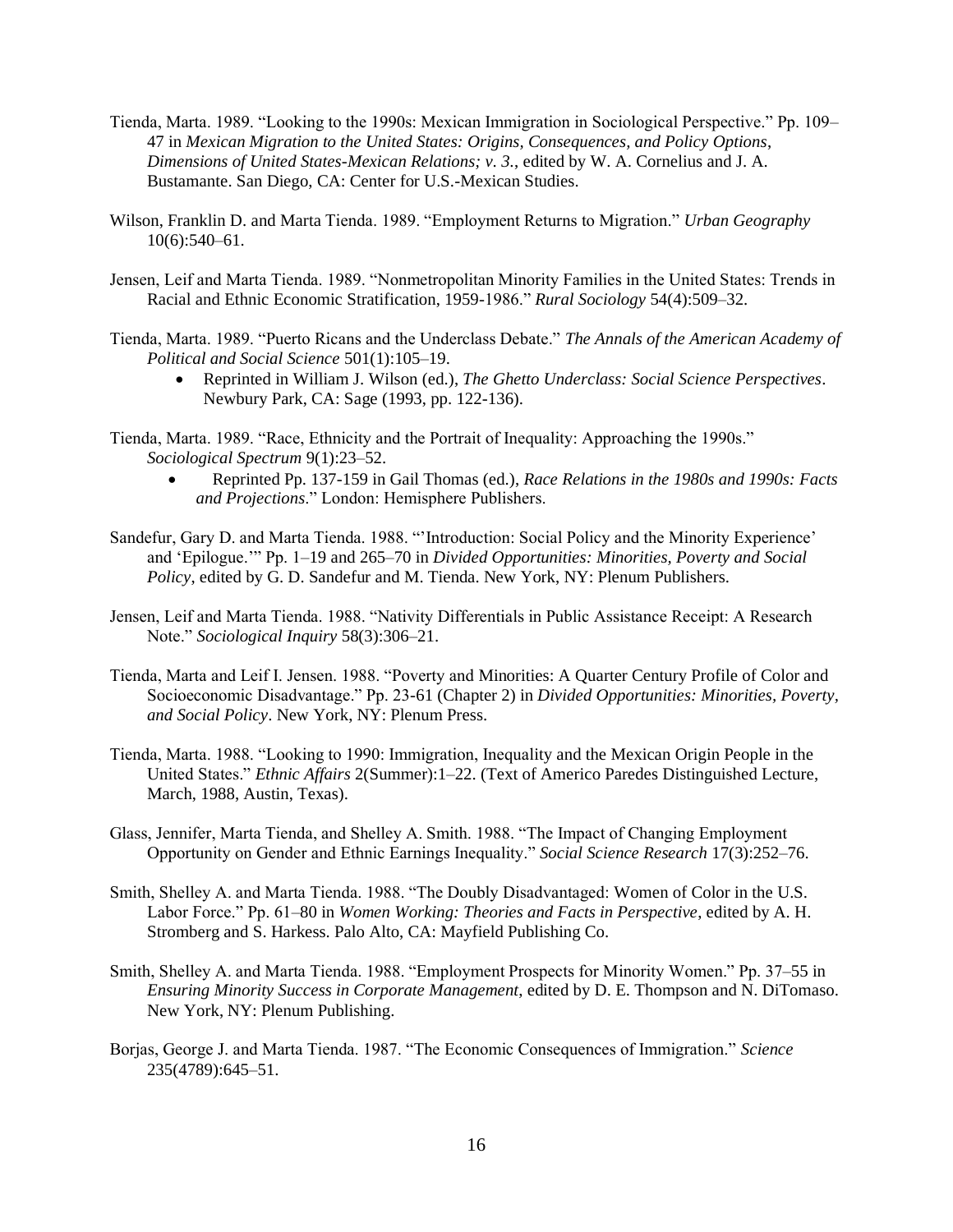- Tienda, Marta, Shelley A. Smith, and Vilma Ortiz. 1987. "Industrial Restructuring, Gender Segregation, and Sex Differences in Earnings." *American Sociological Review* 52(2):195–210.
- Tienda, Marta and Ding-Tzann Lii. 1987. "Minority Concentration and Earnings Inequality: Blacks, Hispanics, and Asians Compared." *American Journal of Sociology* 93(1):141–65.
- Tienda, Marta and Vilma Ortiz. 1987. "Intra-Industry Occupational Recomposition and Gender Inequality in Earnings." Pp. 23–51 in *Ingredients for Women's Employment Policy*, edited by C. E. Bose and G. D. Spitze. Albany, NY: SUNY Press.
- Tienda, Marta and Leif Jensen. 1986. "Immigration and Public Assistance Participation: Dispelling the Myth of Dependency." *Social Science Research* 15(4):372–400.
- Tienda, Marta and Vilma Ortiz. 1986. "'Hispanicity' and the 1980 Census." *Social Science Quarterly*  $67(1):3-20.$
- Palloni, Alberto and Marta Tienda. 1986. "The Effects of Breastfeeding and Pace of Childbearing on Mortality at Early Ages." *Demography* 23(1):31–52.
- Tienda, Marta, Violeta González, and Shelley A. Smith. 1985. "Community Education and Differential Fertility in Peru." *Canadian Studies in Population* 12(2):137–57.
- Tienda, Marta and Patricia Guhleman. 1985. "The Occupational Position of Employed Hispanic Women." Pp. 243-274 (Chapter 8) in *Hispanics in the U.S. Economy*, edited by G. J. Borjas and M. Tienda. Orlando, FL: Academic Press.
- Borjas, George J. and Marta Tienda. 1985. "Introduction." Pp. 1-24 (Chapter 1) in *Hispanics in the U.S. Economy*, edited by G. J. Borjas and M. Tienda. Orlando, FL: Academic Press.
- Singelmann, Joachim and Marta Tienda. 1985. "The Process of Occupational Change in a Service Society: The Case of the United States, 1960-1980." Pp. 48–67 in *New Approaches to Economic Life: Economic Restructuring, Unemployment and the Social Division of Labour*, edited by B. Roberts, R. Finnegan, and D. Gallie. Manchester, UK: University of Manchester Press.
- Tienda, Marta and Jennifer Glass. 1985. "Household Structure and Labor Force Participation of Black, Hispanic, and White Mothers." *Demography* 22(3):381–94.
- Nelson, Candace and Marta Tienda. 1985. "The Structuring of Hispanic Ethnicity: Historical and Contemporary Perspectives." *Ethnic and Racial Studies* 8(1):49–74.
	- Reprinted in Ethnicity and Race in the U.S.A. Boston: Routledge and Kegan Paul, PLC, 1985.
	- Reprinted in Pierrette Hondagneu-Sotelo and Vilma Ortiz (eds.), *The Latino Experience in the United States*. Boston: Routledge, 1997.
	- Reprinted in Norman Yetman (ed.), *Majority and Minority: The Dynamics of Race and Ethnicity in America Life.* Needham Heights: Allyn and Bacon, 1998.
- Snipp, C. Matthew and Marta Tienda. 1985. "Chicano Career Mobility." *Studies in Social Stratification and Mobility* 4:177–94.
- Neidert, Lisa J. and Marta Tienda. 1984. "Converting Education into Earnings: The Patterns Among Hispanic Origin Men." *Social Science Research* 13(4):303–20.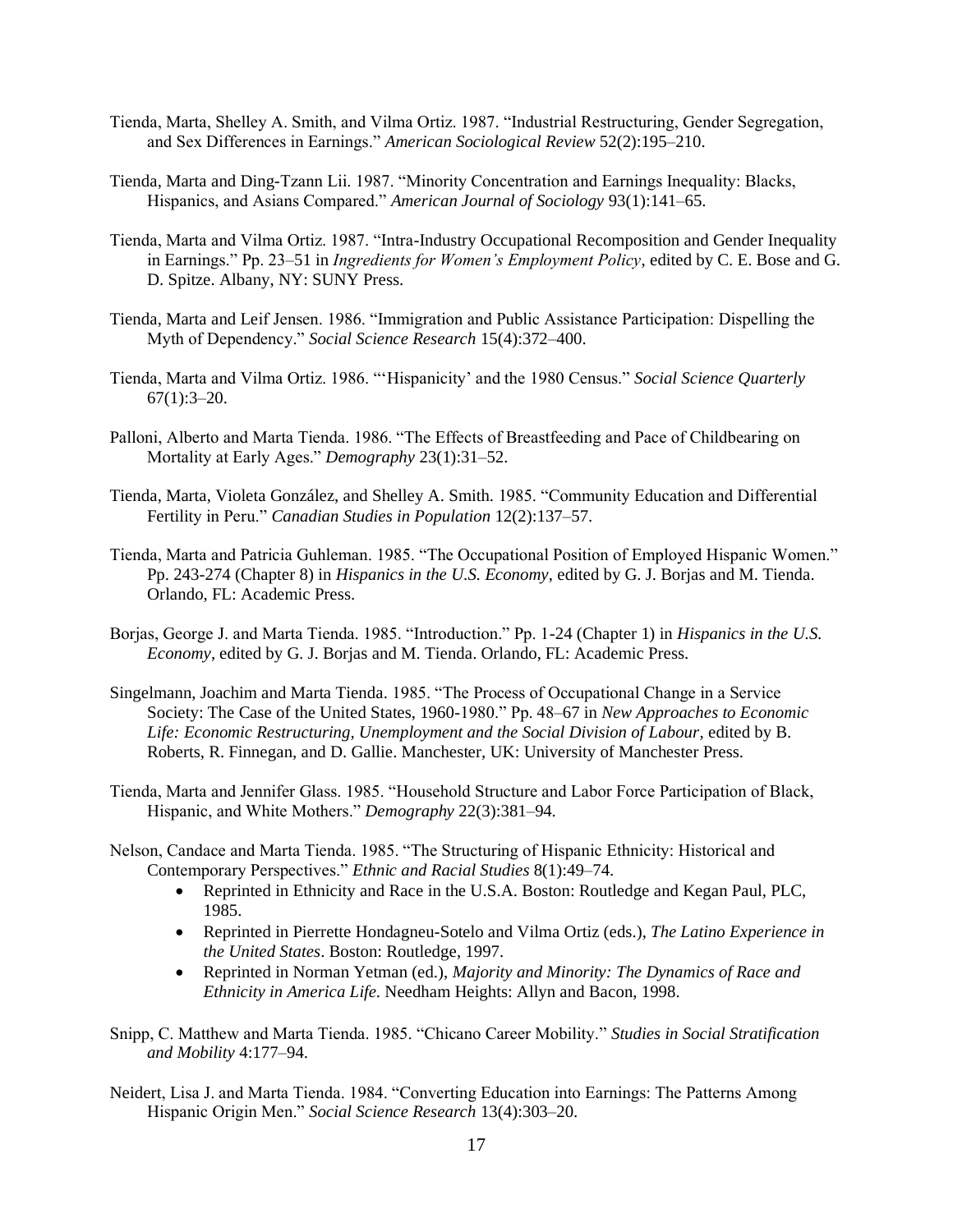- Tienda, Marta, Leif Jensen, and Robert L. Bach. 1984. "Immigration, Gender and the Process of Occupational Change in the United States, 1970-80." *The International Migration Review* 18(4):1021–44.
- Tienda, Marta and Lisa J. Neidert. 1984. "Language, Education, and the Socioeconomic Achievement of Hispanic Origin Men." *Social Science Quarterly* 65(2):519–36.
	- Reprinted in Rodolfo de la Garza, Frank D. Bean, Ricardo Romo and Charles M. Bonjean (eds.), *The Mexican American Experience: An Interdisciplinary Anthology*. Austin: The University of Texas Press, 1985.
- Tienda, Marta. 1984. "Community Characteristics, Women's Education, and Fertility in Peru." *Studies in Family Planning* 15(4):162–69.
- Tienda, Marta. 1984. "Regional Differentiation, Intraindustry Division of Labor and Family Labor Supply in Peru." Pp. 89–128 in *Family and Work: Comparative Convergences*, edited by M. B. Brinkerhoff. Wesport, CT: Greenwood Press.
- Bach, Robert L. and Marta Tienda. 1984. "Contemporary Immigration and Refugee Movements and Employment Policies." Pp. 37–82 in *Immigration: Issues & Policies*, edited by V. M. Briggs and M. Tienda. Salt Lake City, UT: Olympus Press.
- Snipp, C. Matthew and Marta Tienda. 1984. "Mexican American Occupational Mobility." *Social Science Quarterly* 65(2):364–80.
- Sullivan, Teresa A. and Marta Tienda. 1984. "Integration of Multiple Data Sources in Immigrant Studies." *Review of Public Data Use* 12(December):233–44.
- Angel, Ronald and Marta Tienda. 1984. "Household Composition and Income Generation Strategies Among Non-Hispanic Whites, Blacks and Hispanic Origin Groups in the United States." Pp. 141–69 in *Family and Work: Comparative Convergences*, edited by M. B. Brinkerhoff. Westport, CT: Greenwood Press.
- Tienda, Marta. 1983. "Market Characteristics and Hispanic Earnings: A Comparison of Natives and Immigrants." *Social Problems* 31(1):59–72.
- Tienda, Marta. 1983. "Nationality and Income Attainment among Native and Immigrant Hispanic Men in the United States." *The Sociological Quarterly* 24(2):253–72.
- Tienda, Marta. 1983. "Residential Distribution and Internal Migration Patterns of Chicanos: A Critical Assessment." Pp. 149–85 in *The State of Chicano Research in Family, Labor and Migration Studies*, edited by A. Valdez, A. Camarillo, and T. Almaguer. Palo Alto, CA: Stanford Center for Chicano Research.
- Tienda, Marta. 1983. "Socioeconomic and Labor Force Characteristics of U.S. Immigrants: Issues and Approaches." Pp. 211–31 in *U.S. Immigration and Refugee Policy: Global and Domestic Issues*, edited by M. M. Kritz. Lexington, MA: DC Heath.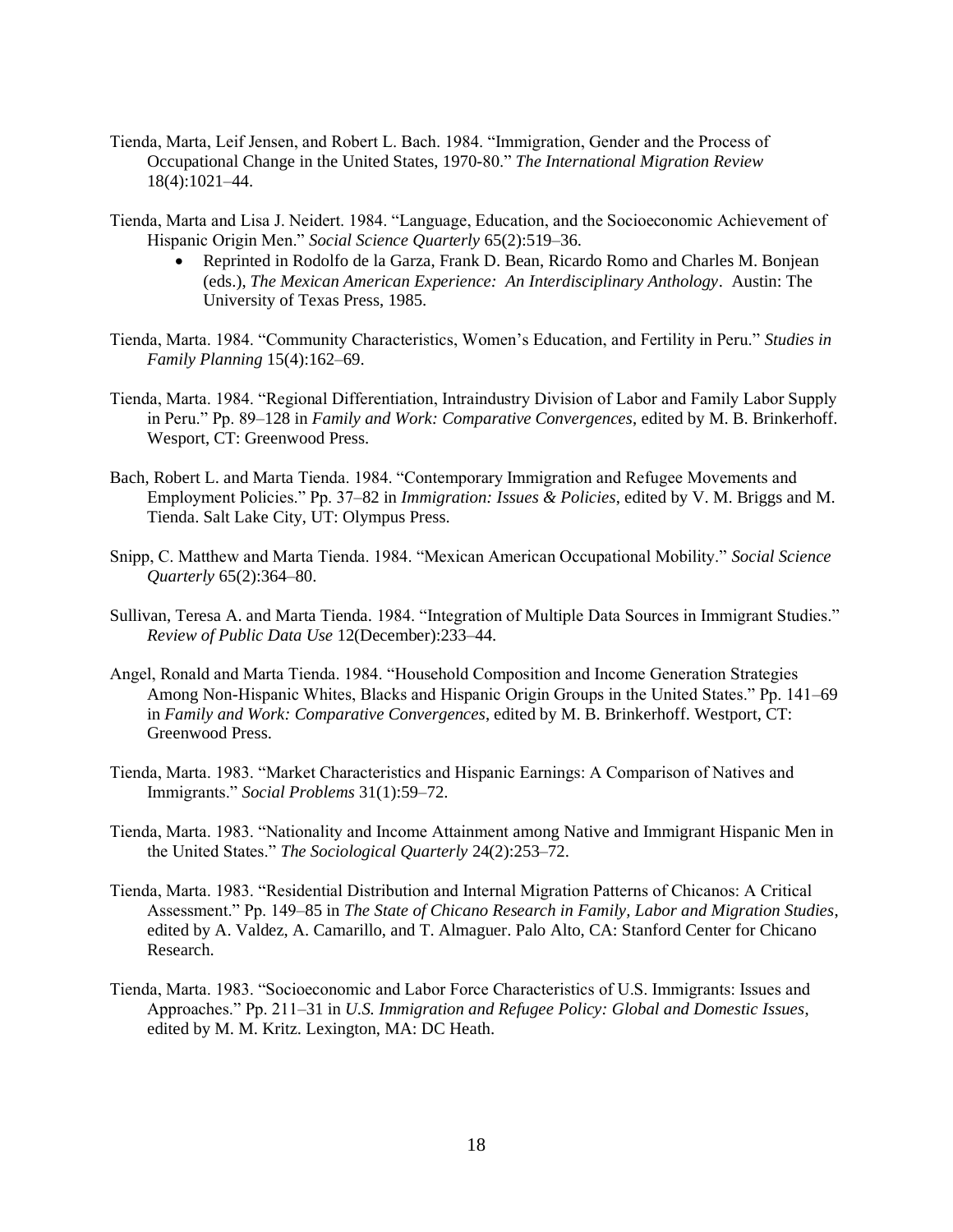- Tienda, Marta and Sylvia Ortega Salazar. 1982. "Las Familias Encabezadas Por Mujeres Y La Formación De Núcleos Extensos: Una Referencia Al Perú." *Demografía y Economía* 16(1):64–89. Spanish translation: *Estudios sobre la Mujer*. Tomo I, 1982. Pp. 319-344. México, D.F.: Secretaria de Programación y Presupuesto.
- Snipp, C. Mathew and M. Tienda. 1982. "New Perspectives of Chicano Intergenerational Occupational-Mobility." *Social Science Journal* 19(2):37–49.
- Tienda, Marta. 1982. "Sex, Ethnicity and Chicano Status Attainment." *International Migration Review* 16(2):435–73.
- Angel, Ronald and Marta Tienda. 1982. "Determinants of Extended Household Structure: Cultural Pattern or Economic Need?" *American Journal of Sociology* 87(6):1360–83.
- Tienda, Marta and Alicia Rojas. 1982. "Life Cycles Perspectives on Dependency Rates: Theoretical Considerations and Alternative Measures." *Western Sociological Review* 13(1):119–31.
- Tienda, Marta and Ronald Angel. 1982. "Headship and Household Composition among Blacks, Hispanics, and Other Whites." *Social Forces* 61(2):508–31.
- Tienda, Marta. 1981. "Blurring Boundaries and Building Bridges: Comment on Aiken, Land and McCartney." *The Sociological Quarterly* 22(3):466–70.
- Tienda, Marta. 1981. "Macro and Micro Contexts of Dependency Rates: An Illustration with Peruvian Data." *Population and Environment* 4(2):79–96.
- Tienda, Marta and Osei-Mensah Aborampah. 1981. "Energy-Related Adaptations in Low-Income Nonmetropolitan Wisconsin Counties." *Journal of Consumer Research* 8(3):265–70.
- Tienda, Marta. 1981. "The Mexican American Population." Pp. 502–48 in *Nonmetropolitan America in Transition*, edited by A. Hawley and S. M. Mazie. Chapel Hill: The University of North Carolina Press.
- Tienda, Marta. 1980. "Familism and Structural Assimilation of Mexican Immigrants in the United States." *The International Migration Review* 14(3):383–408.
- Tienda, Marta. 1980. "Age and Economic Dependency in Peru: A Family Life-Cycle Analysis." *Journal of Marriage and Family* 42(3):639–52.
- Tienda, Marta. 1980. "Child and Spouse Replacement Mechanisms: A Life Cycle Perspective on Family Composition in Peru." *International Journal of Sociology of the Family* 10(1):67–80.
- Tienda, Marta. 1980. "Dependency, Extension and the 'Family Life Cycle Squeeze' in Peru." *Journal of Comparative Family Studies* 11(4):414–31.
- Tienda, Marta. 1979. "Economic Activity of Children in Peru: Labor Force Behavior in Rural and Urban Contexts." *Rural Sociology* 44(2):370–91.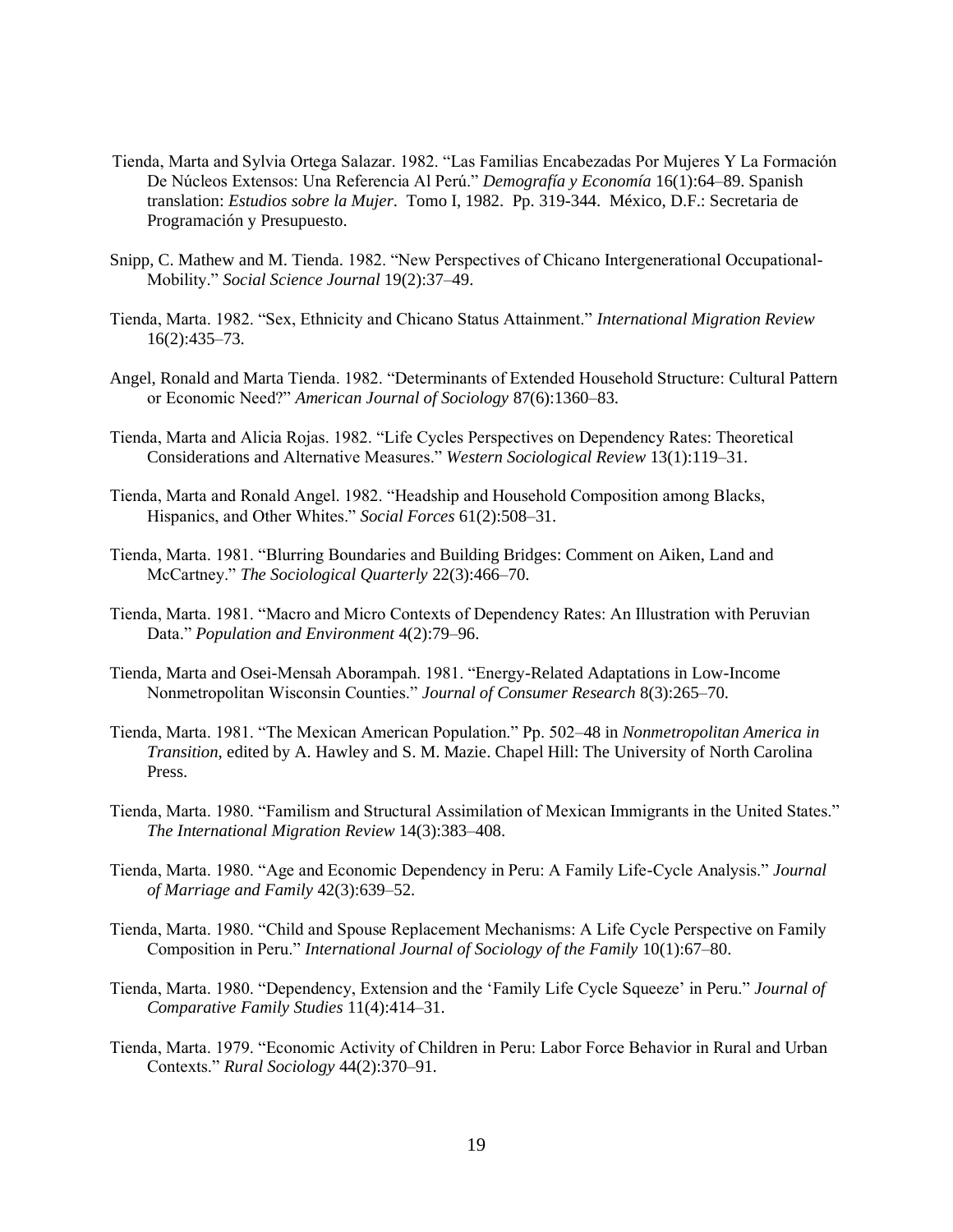- Singelmann, Joachim and Marta Tienda. 1979. "Changes in Industry Structure and Female Employment in Latin America: 1950-1970." *Sociological Quarterly* 63(4):745–71.
- Marcum, John P. and Marta Tienda. 1978. "A Canonical Correlation Analysis of Occupational Mobility among Mexican Americans." *The Sociological Quarterly* 19(3):439–49.
- Tienda, Marta. 1977. "Diferenciación Regional y Transformación Sectorial de Trabajo Femenina: México, 1970." *Demografía y Economía* 19(3):307–25.
- Poston, Dudley L., David Alvirez, and Marta Tienda. 1976. "Earnings Differences Between Anglo and Mexican American Male Workers in 1960 and 1970: Changes in the 'Cost' of Being Mexican American." *Social Science Quarterly* 57(3):618–31.
- Tienda, Marta. 1975. "Diferencias Socioeconómicas Regionales Y Tasas De Participación De La Fuerza De Trabajo Femenina: El Caso De México." *Revista Mexicana de Sociología* 37(4):111–29.

## **Research Reports and Bulletins**

- Tienda, Marta 2018. "Inconvenient Truths and the Promise of Higher Education." USC Rossier Magazine, Fall/Winter.
- Tienda, Marta. 2013. "Diversity, Inequality and the Pathways to Leadership: Graduate Education for the 21st Century." Washington, D.C.: Council of Graduate Schools. 2020 Lecture Series.
- Haskins, Ron and Marta Tienda. 2011. "The Future of Immigrant Children." *Policy Brief*, Spring. Princeton: Princeton University
- Tienda, Marta. 2010. "Application Behavior and Campus Diversity." *Teacher's College Record,*
- Tienda, Marta. 2009. *Hispanicity and Educational Inequality: Risks, Opportunities and the Nation's Future.* 25<sup>th</sup> Tomás Rivera Lecture. Princeton, NJ: Educational Testing Service.
- Tienda, Marta. 2008. "Diversifying the College Campus" *Contexts,*7(4):80.
- Tienda, Marta. 2008. "Fragile Futures: Immigrant Children and Children of Immigrants." *Social Policy Report*, 22(3):16-17. Tienda, Marta. 2007. "Hispanics at the Age Crossroads: Opportunities and Risks." *Focus,* 25(1):27-32*.* Madison, WI: Institute for Research on Poverty.
- Tienda Marta. 2007. "Don't Blame Immigrants For Poverty Wages." *The American Prospect,* 18(May): A10-A11.
- Tienda, Marta. 2006. "Harnessing Diversity in Higher Education: Lessons from Texas," Pp. 53-56 in Maureen Devlin (ed.), *Forum Futures 2006*. Washington, DC: Forum for the Future of Higher Education.

Tienda, Marta. 2005. "Be Our Guest?" *American Prospect,* 16 (November): A19-A21.

Flippen, Chenoa and Marta Tienda. 2002. "Workers of Color and Pathways to Retirement." *Public Policy and Aging Report*, 12 (3): 3-8.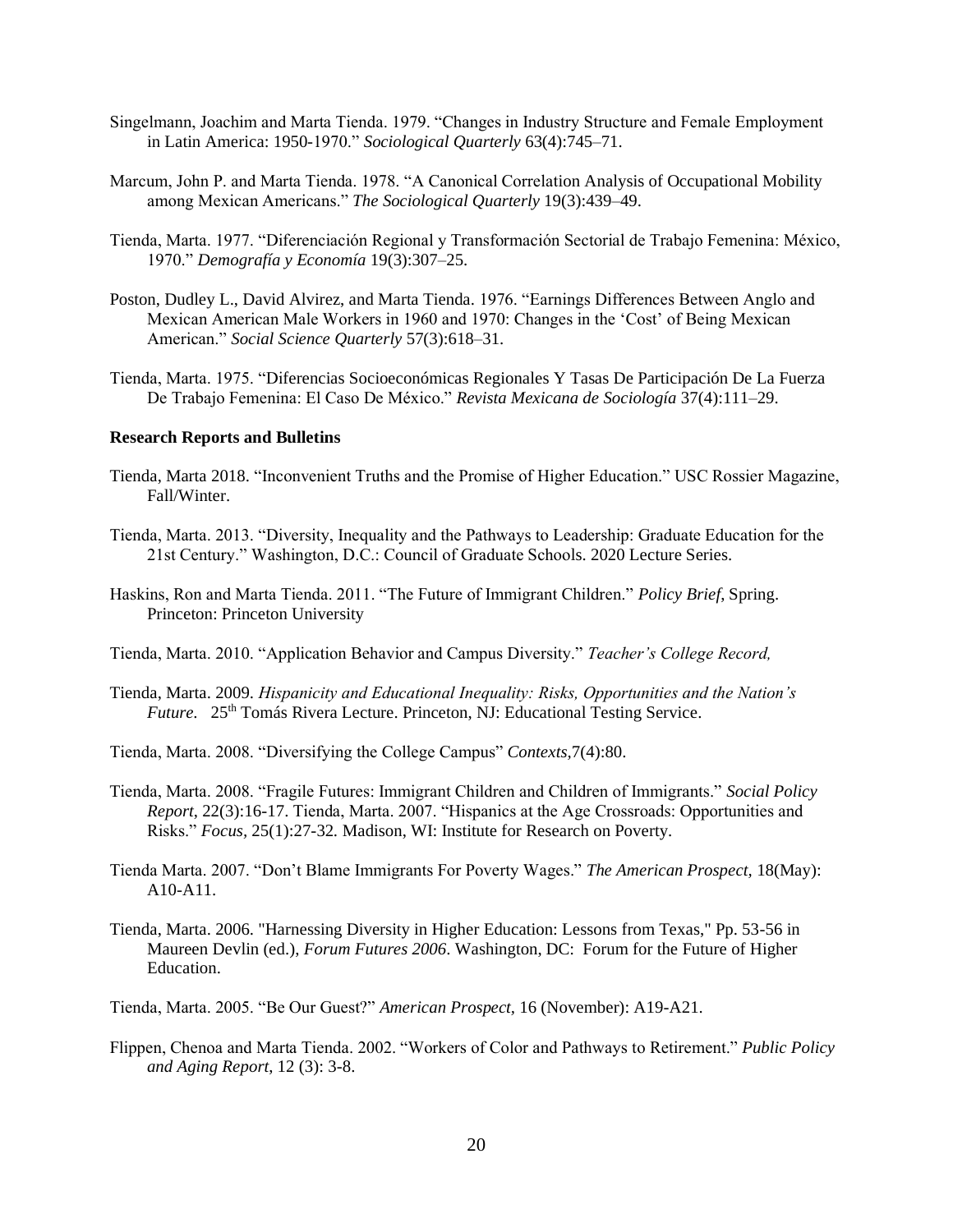- Tienda, Marta. 2001. "Comments at the Princeton Memorial Service (September 16, 2001)." *Footnotes*, Volume 29(6):12-13, September/October 2001. Reprinted in Princeton Packet; Town Topics.
- Tienda, Marta. 2001. "The New Labor Markets: Implications for the Nation's Young People." Pp. 9-15 in *Promoting Educational Excellence in the New Economy: The Challenges for National Policy*. Washington, DC: The Aspen Institute Congressional Program. Eighth Conference, February 16-19.
- Tienda, Marta and Susan Simonelli. 2001. "Hispanic Students are Missing from Diversity Debates." *The Chronicle Review, The Chronicle of Higher Education*, section 2, June 1, B 13-14.
- Tienda, Marta and Ann Morning. 2001. "Population Composition by Race and Ethnicity in North America." Pp. 11745-11749 in Paul B. Baltes and Neil Smelser (eds.), *International Encyclopedia of Social and Behavioral Sciences*, Vol. 3.3, Article 131. Kidlington: Elsevier Science, LTD.
- Tienda, Marta. 2000 "Hispanic Americans." Pp. 1186-1195 in Edgar F. Borgatta and Rhonda J. V. Montgomery (eds.), *Encyclopedia of Sociology,* Second Edition, Volume 2. New York: MacMillan Publishing Company.
- Tienda, Marta. 1997. "Comment: The Economic Impact of Mexican Immigration." Pp. 180-183 in Barry Bosworth, Susan M. Collins and Nora Claudia Lustig (eds.), *Coming Together? Mexico-U.S. Relations*. Washington, DC: The Brookings Institution.
- Tienda, Marta and Rebeca Raijman. 1996. "Forging Mobility in a Low-Wage Environment: Mexican Immigrants." *Focus,* Vol. 18, No. 2, Pp. 35-40.
- Tienda, Marta. 1996. "Diversity and the Meritocracy." 442d Convocation Address, University of Chicago, March. University Record, Vol. 31, No.1, Pp. 23-25.
- Hotz, V. Joseph and Marta Tienda. 1994. "Gender and Ethnic Variation in the School-to-Work Transition." Pp. 215-303 in *America's Changing Profile: Hearings before the Subcommittee on Census and Population of the Committee on Post Office and Civil Service*, House of Representatives (One Hundred Second Congress, Second Session). Serial No. 102-64. Washington, DC: US Government Printing Office.
- Grusky, David B. and Marta Tienda. 1995. "Foreword," in Hans-Peter Blossfeld (ed.), *Family Formation in Modern Societies and the New Role of Women*. Boulder: Westview Press.
- Ahituv, Avner, Marta Tienda, Lixin Xu and V. Joseph Hotz. 1994. "Initial Labor Market Experience of Minority and Nonminority Men." Pp. 17-25 in *1994 Proceedings of the Industrial Relations Research Association*. Madison, Wisconsin: ILLR.
- Hsueh, Sheri and Marta Tienda. 1994. "Race and Labor Force Instability." Pp. 95-100 in *1993 Proceedings of the American Statistical Association*, Social Statistics Section. Washington, DC: American Statistical Association.
- Grusky, David B. and Marta Tienda. 1993. "Foreword," in Yossi Shavit and Hans-Peter Blossfeld (eds.), *Persistent Inequality: Changing Educational Attainment in Thirteen Countries*. Boulder: Westview Press.
- Tienda, Marta. 1991. "Hispanic American Studies." Pp. 831-837 in Edgar F. Borgatta and Marie L. Borgatta (eds.), *Encyclopedia of Sociology,* Volume 2. New York: MacMillan Publishing Company.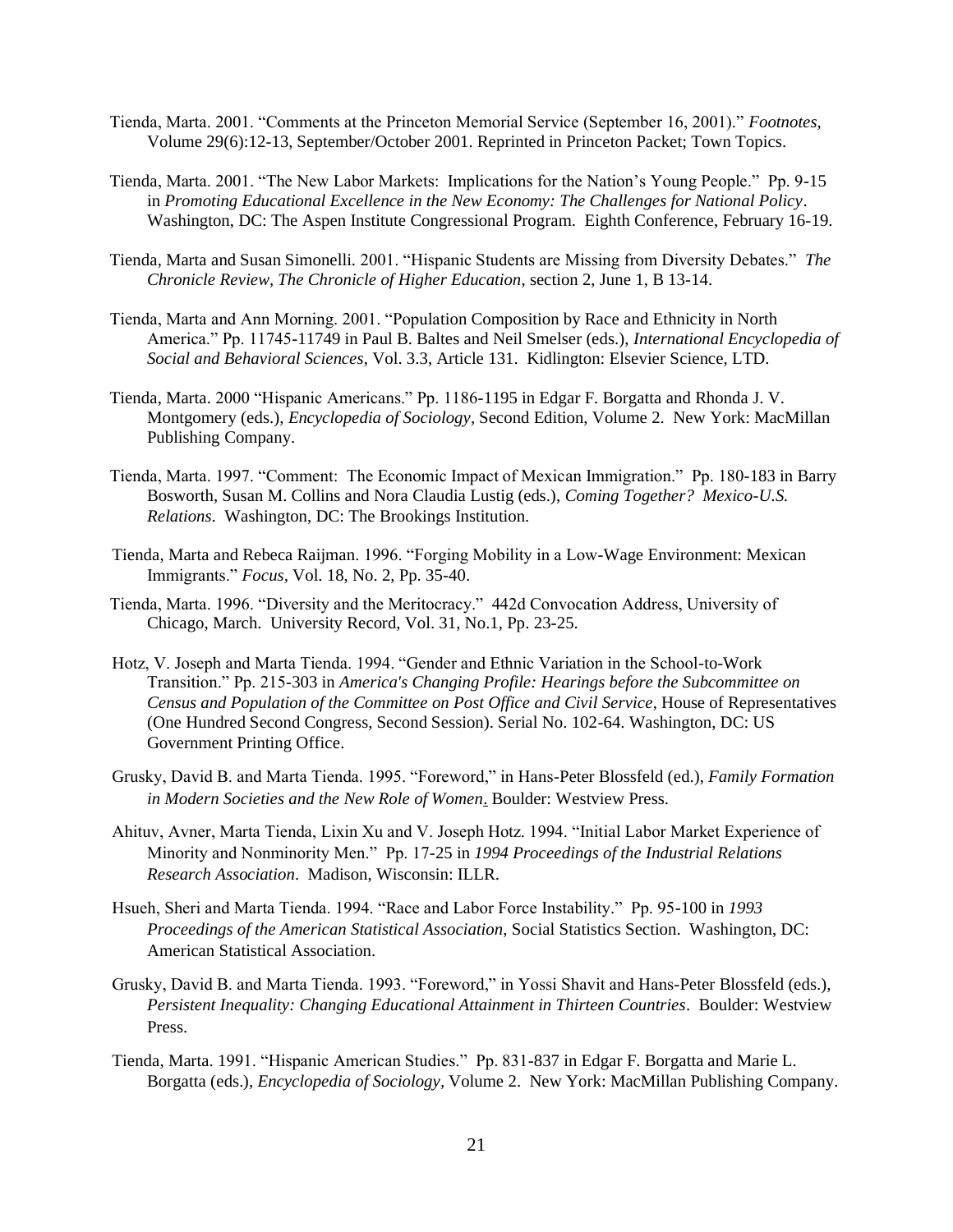- Tienda, Marta, George J. Borjas, H. Corder-Guzman, Kristen E. Neuman, and M. Romero. 1991. *The Demography of Legalization: Insights from Administrative Records of Legalized Aliens:* OSC 91-4. University of Chicago: Population Research Center.
- Tienda, Marta. 1991. "Hispanic Labor Force: Research Issues and Data Needs." Testimony before the House Subcommittee on Census and Population. Pp. 89-101 in *Congressional Record*, March 20, H621-34.3. Washington, DC: US Government Printing Office.
- Tienda, Marta and David B. Grusky. 1989. "Foreword," in James S. Coleman, *Equality and Achievement in Education*. Boulder: Westview Press.
- Tienda, Marta. 1989. "Latino Children in Poverty: Sociological/Labor Market Perspectives." Pp. 7-14 in *First National Conference on Latino Children*: Washington, DC: NALEO Education Fund.

Sandefur, Gary and Marta Tienda. 1989. "Diversity and Inequality." *Evaluation Forum*, 5/6 (Fall):8-11.

- Tienda, Marta. 1989. "Data Requirements for Migration Policy: Assessing the Impact of Legalization." Testimony before the Commission for the Study of International Migration and Cooperative Economic Development. July 2, 1989, Chicago. Pp. 457-460 in *Unauthorized Migration Addressing the Root Causes*. Washington, DC: US Government Printing Office.
- Tienda, Marta. 1989. "Immigration and Hispanic Educational Attainment: Challenges for the 1990s." Challenges, (Pp. 16-21). IRP Discussion Paper No. 874-88
- Tienda, Marta. 1988. "Income and Welfare of Rural Households, 1960-1982: Ethnic, Temporal and Cyclical Variation." Final Report to the Aspen Institute.
- Wilson, Franklin D. and Marta Tienda. 1988. "Migration, Work and Well-Being of Mexicans, Puerto Ricans and Cubans: Evidence from Recent Census Data." Final Report to the Ford Foundation. Madison: University of Wisconsin, Center for Demography and Ecology.
- Tienda, Marta and Karen Booth. 1988. "Migration, Gender and Social Change." Pp. 287-318 in Proceedings of IUSSP Conference on Women's Position and Demographic Change in the Course of Development. Leige, Belgium: IUSSP.
- Jensen, Leif and Marta Tienda. 1987. "The New Immigration: Implications for Poverty and Public Assistance Utilization." Migration World, 15(5):7-13.
- Tienda, Marta. 1987. "Comment: On Human Capital for Agriculture." In R.J. Hildreth, C. O'Connor, K. Lipton and K. Clayton (eds.), Agriculture and Rural Areas Approaching the 21st Century: Challenges for Agricultural Economists. Ames, Iowa: State University Press.
- Tienda, Marta and William A. Diaz. 1987. "Puerto Ricans' Special Problems." New York Times, Friday, August 28, p.23.
- Tienda, Marta. 1986. "Industrial Restructuring in Metropolitan and Nonmetropolitan Labor Markets: Implications for Equity and Efficiency." Pp. 33-70 in *Symposium on Rural Labor Markets Research Issues*, Washington, DC: USDA, Economic Research Service.
- Tienda, Marta and Shelley A. Smith. 1986. "The Structural Transformation of Employment in Wisconsin, 1960-1980." *Research Bulletin*, R3377, College of Agricultural and Life Sciences, University of Wisconsin-Madison.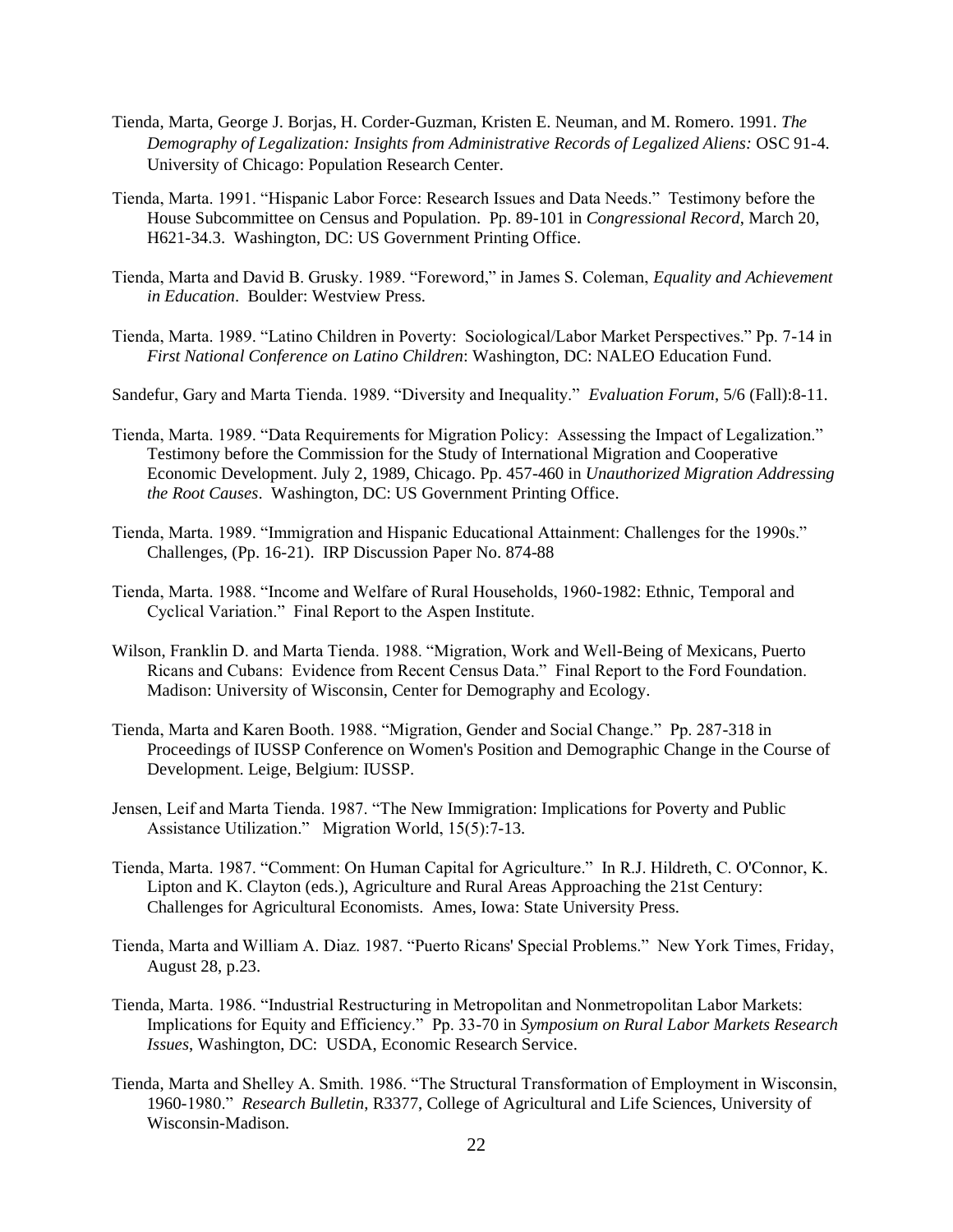- Tienda, Marta and Jennifer Glass. 1985. "Extended Household Composition and Female Labor Force Participation." Pp. 168-188 in Jacques Boulet, Ann Marie DeBritto and Aisha Ray (eds.), *Understanding the Economic Crisis: The Impact of Poverty and Unemployment on Children and Families*. Proceedings of a National Conference by the Bush Program in Child Development and Social Policy. Ann Arbor: The University of Michigan.
- Tienda, Marta. 1984. Preface. *Demography of Racial and Ethnic Minorities in the United States* by Jamshid A. Momeni. Westport, Connecticut: Greenwood Press.
- Tienda, Marta. 1984. "The Puerto Rican Worker: Current Labor Market Status and Future Prospects." Pp. 63-91 in *Puerto Ricans in the Mid-Eighties: An American Challenge*. Washington, DC: National Puerto Rican Coalition. Reprinted in *Journal of Hispanic Politics*, 1(1):27-51.
- Tienda, Marta and Elizabeth Evanson. 1983. Statistical Policy and Data Needs for Hispanic Studies. *Final Report to the Ford Foundation*, July, 1983 (162 pages).
- Borjas, George and Marta Tienda. (eds.) 1982. Hispanics in the Labor Force: A Conference Report. *Final Report to the National Commission on Employment Policy*, September (450 pages).
- Tienda, Marta and Lisa Neidert. 1981. "Segmented Markets and Earnings Inequality of Native and Immigrant Hispanics in the United States." Pp. 72-81 in *1980 Proceedings of the American Statistical Association, Social Statistics Section*. Washington, DC: American Statistical Association.
- Tienda, Marta. 1980. "Social Responses to the Energy Crisis." *Research Bulletin*, (R3056), College of Agricultural and Life Sciences, University of Wisconsin-Madison.
- Tienda, Marta. 1980. "A Socioeconomic Profile of Hispanic American Male Workers: Perspectives on Labor Utilization and Earnings." Pp. 125-67 in Antonio Furino (ed.), *Proceedings of the National Symposium on Hispanics and CETA*. San Antonio: Human Resources Management and Development Program, College of Business, University of Texas at San Antonio.
- Tienda, Marta. 1980. "The Social Economy of Energy: Consequences and Alternatives for Families in Northeastern Wisconsin." *Research Bulletin* (R3055), College of Agricultural and Life Sciences, University of Wisconsin-Madison.
- Tienda, Marta and Osei-Mensah Aborampah. 1980. "Poverty Status, Tenure Status and Energy Related Adaptations Among Nonmetropolitan Wisconsin Households: A Discriminant Analysis." Pp. 209-18 in *Proceedings of the Third Annual Conferences on the Small City and Regional Community*. Stevens Point: University of Wisconsin - Stevens Point.

### **Op-Eds**

- Tienda, Marta. 2018. "The Promise of Higher Education Comes with Inconvenient Truths." *USC Rossier Magazine, Fall/Winter*, 34.
- Tienda, Marta. 2016. "Where's the Commitment to Public Higher Education?" *The Chronicle of Higher Education* B7.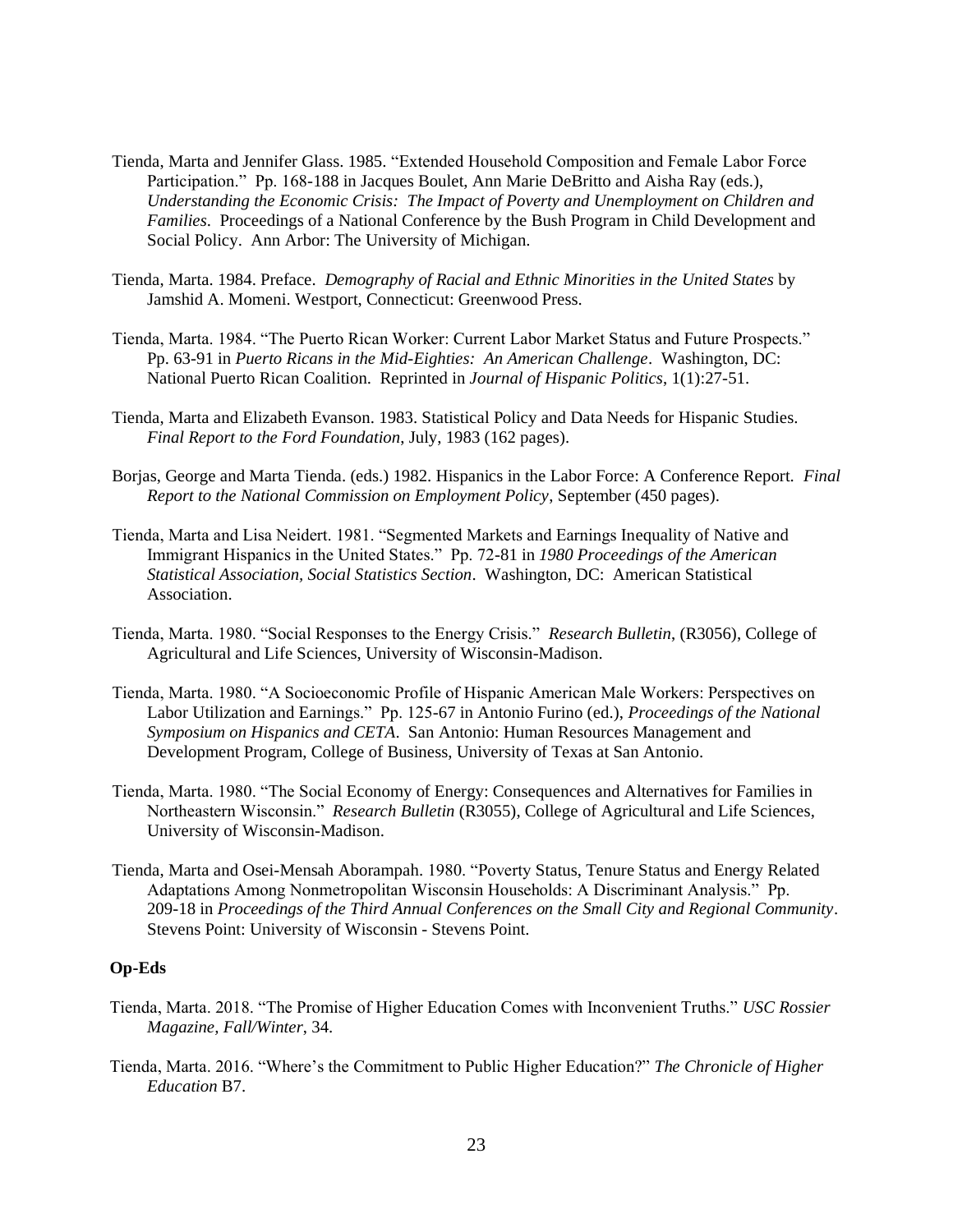- Tienda, Marta. 2013. "The Hispanic Moment." *HuffPost*. [\(https://www.huffpost.com/entry/the-hispanic](https://www.huffpost.com/entry/the-hispanic-moment_b_3941519)[moment\\_b\\_3941519\)](https://www.huffpost.com/entry/the-hispanic-moment_b_3941519).
- Tienda, Marta. 2013. "A Race-Conscious Holistic Approach to College Admissions." *New York Times*, May 13.
- Tienda, Marta. 2013. "Fix Immigration Bill to Reduce Health-Care Costs." *Bloomberg*, April 21.
- Tienda, Marta. 2013. "Health and Age of Immigrants Admitted to the U.S. Matter." *New York Times*, April 16.
- Tienda, Marta. 2004. "Focus on Higher Education Upgrades in Texas." *The Houston Chronicle*, July 18.
- Tienda, Marta and Sunny X. Niu. 2004. "Texas' 10-Percent Plan: The Truth Behind the Numbers." *The Chronicle of Higher Education* 50(20):B10.
- Tienda, Marta. 2003. "Texas' Top 10 Percent Policy Hurts Minorities' Chances for College." *Detroit Free Press*, March 26.

### **RESEARCH GRANTS, 1990-present**

| $9/15 -$       | "Margaret Olivia Sage Scholar Award." Unrestricted Research Gift, Russell Sage<br>Foundation, \$30,000.                                                                                                            |
|----------------|--------------------------------------------------------------------------------------------------------------------------------------------------------------------------------------------------------------------|
| $12/14 - 3/17$ | "mDiary Study of Adolescent Relationships." Program on US Health Policy, Center for<br>Health and Wellbeing, \$200,000.                                                                                            |
| $7/13 - 3/15$  | "Using Mobile Technology to Study Adolescent Sexual Relationships." NIH, \$65,000.                                                                                                                                 |
| $8/12 - 3/13$  | "Workshop on International Comparisons and Measurement Comparability in the study<br>of Child Wellbeing." Russell Sage Foundation, \$35,000.                                                                       |
| $4/11 - 2/12$  | "Proposal for an International Research Conference and ANNALS Volume." American<br>Academy of Arts and Sciences, \$30,000.                                                                                         |
| $7/10 - 7/13$  | "Migrant Youth and Children of Migrants in a Globalized World: An International<br>Research Network." Council for International Teaching and Research, Princeton Global<br>Collaborative Research Fund, \$210,000. |
| $10/9 - 6/13$  | "Family Reunification and Older Immigrants: Implications for Health and Social Service<br>Utilization." National Institute on Aging, \$42,897.                                                                     |
| $3/8 - 12/8$   | "New Immigrant Destinations—Pilot Project." The Russell Sage Foundation, \$148,919.                                                                                                                                |
| $3/7 - 8/9$    | "Cross National Research on Child Migration." The Rockefeller Foundation, \$231,000.                                                                                                                               |
| $1/7 - 12/9$   | "Percent Plans as Affirmative Action: Texas Higher Education Opportunity Project." The<br>Ford Foundation, \$600,000.                                                                                              |
| $7/5 - 12/6$   | "Texas Higher Education Opportunity Project: A Summer Research Institute for Young<br>Scholars." The Ford Foundation, \$225,000; Spencer Foundation, \$50,000.                                                     |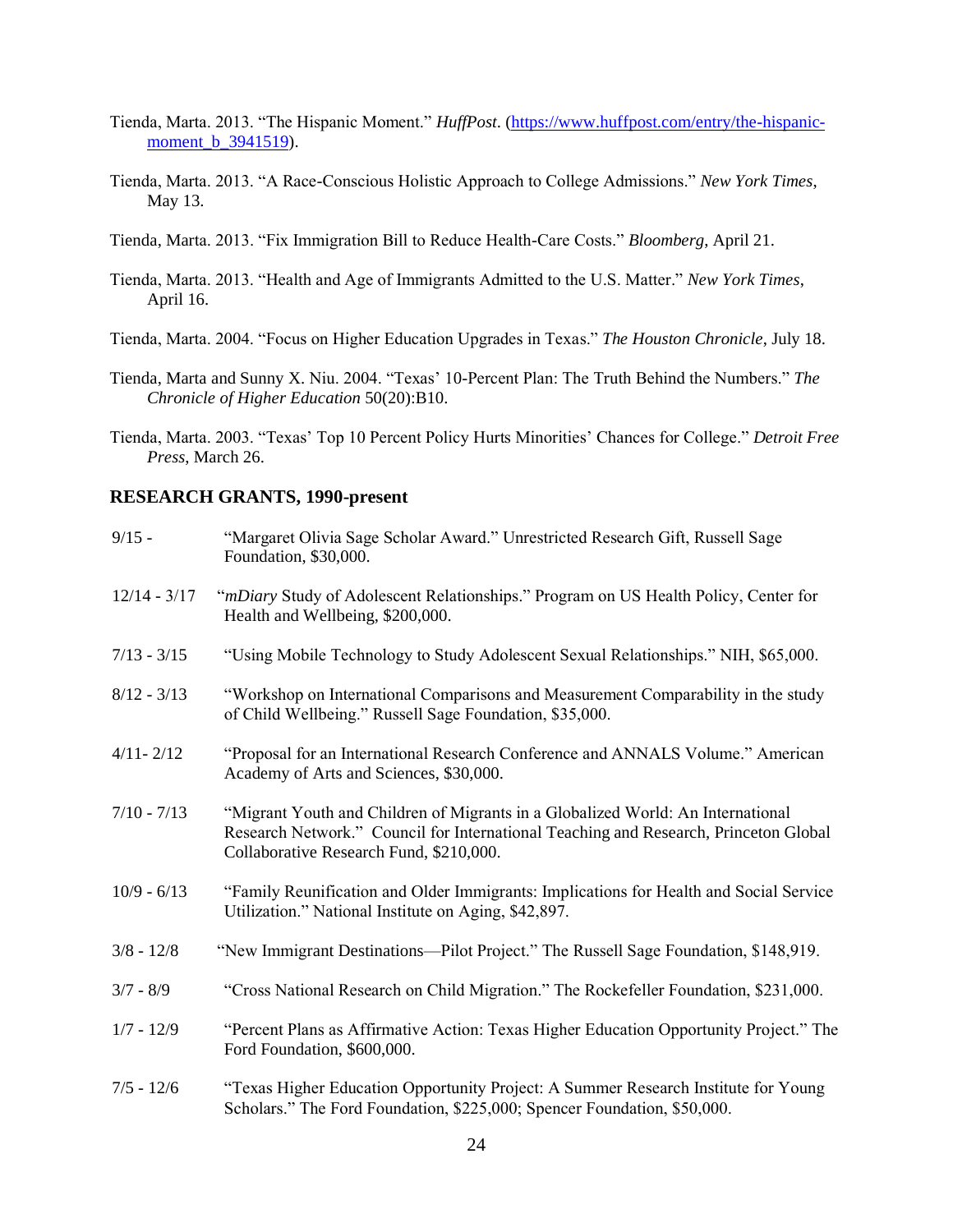| $7/4 - 8/8$     | "Higher Educational Opportunity in Texas: The Top 10 Percent Plan in the Shadows of<br>Hopwood, Grutter and Gratz." Spencer Foundation, \$440,325.                                                                                                                                                    |
|-----------------|-------------------------------------------------------------------------------------------------------------------------------------------------------------------------------------------------------------------------------------------------------------------------------------------------------|
| $4/4 - 3/6$     | "Collaborative Research: College Choice and the Texas 10% Policy." National Science<br>Foundation (NSF), \$384,811.                                                                                                                                                                                   |
| $10/3 - 9/5$    | "Higher Education Opportunity – Phase II. Texas College Enrollments Before and After<br>Hopwood." The Ford Foundation, \$1,500,000.                                                                                                                                                                   |
| $4/3 - 4/5$     | "Higher Educational Opportunity: Texas College Enrollments Before and After<br>Hopwood". The Hewlett Foundation, \$250,000.                                                                                                                                                                           |
| $4/3 - 4/5$     | "A Follow-up Survey of Texas High School Students." Andrew W. Mellon Foundation,<br>\$200,000.                                                                                                                                                                                                        |
| $9/1 - 8/3$     | "Higher Educational Opportunity: Texas College Enrollments Before and After<br>Hopwood." The Ford Foundation, \$1,880,000.                                                                                                                                                                            |
| $9/00 - 12/1$   | "Texas College Enrollments Before and After Hopwood: Assessing the Impacts on<br>Minorities of Changed Admission Criteria." The Ford Foundation, \$620,000.                                                                                                                                           |
| $11/99 - 9/00$  | "Texas Admissions Policies and Minority College Attendance: Evaluating the Options<br>and the Pipeline." The Ford Foundation, \$66,000.                                                                                                                                                               |
| $4/99 - 6/1$    | "Hispanics in Higher Education: Beating the Odds." Andrew W. Mellon Foundation,<br>\$304,000.                                                                                                                                                                                                         |
| $9/96 - 8/99$   | "Early Labor Market Careers of Black, White and Hispanic Women." NSF, \$175,000,<br>William T. Grant Foundation, \$75,000.                                                                                                                                                                            |
| $9/97 - 8/98$   | "Maternal and Child Health Among Immigrants in the U.S." R. W. Johnson Foundation,<br>\$59,000. (With Alberto Palloni).                                                                                                                                                                               |
| $7/93 - 12/98$  | "Ethnicity and Adolescent Development." MacArthur Foundation Research Network on<br>Successful Adolescent Development in High Risk Settings, \$67,000.                                                                                                                                                |
| $7/95 - 12/97$  | "Binational Study of USA/Mexican Migration." Commission on Immigration Reform,<br>\$86,000.                                                                                                                                                                                                           |
| $9/92 - 8/96$   | "Entrepreneurship in Chicago's Ethnic Neighborhoods: Risk Financing Under<br>Uncertainty." with Richard Taub and Robert Townsend. MacArthur Foundation and the<br>Center for the Study of Urban Inequality, \$240,000.                                                                                |
| $7/91 - 8/96$   | "Social Context and Educational Underachievement: The conundrum of Success Against<br>the Odds." with Barbara Schneider. Spencer Foundation, \$119,400.                                                                                                                                               |
| $10/90 - 12/96$ | "Pathways from School to Work: A Comparison of Inner-City and non-Inner-City<br>Students," Russell Sage Foundation, \$109,425; "Piecing the Puzzle: Discontinuities in<br>School-Work Transition of Puerto Rican and Other Minority Youth." Rockefeller<br>Foundation, \$47,209. With V. Joseph Hotz. |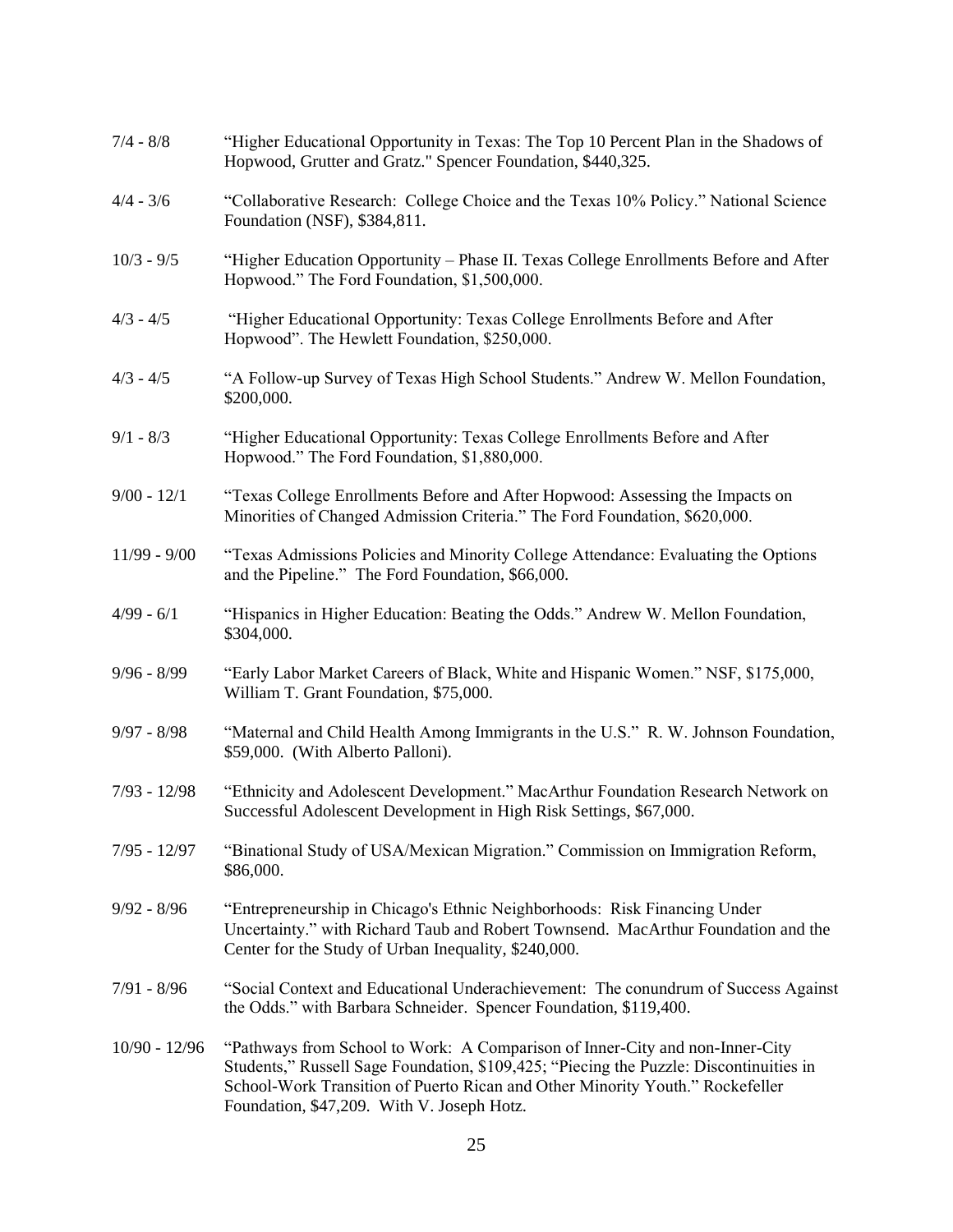- 8/90 6/95 "The Demography of Minority Underemployment." NICHD, \$415,976. With Franklin Wilson and Lawrence Wu.
- 3/90 6/92 "Demographic Consequences of Unequal Development: Columbia and Venezuela Compared." Rockefeller Foundation, \$73,000.

## **BOOK REVIEWS**

- 2012 Ancestors and Relatives: Genealogy, Identity & Community by Eviatar Zurabavel, Science, 335(Feb. 10):659.
- 2011 Mexico and its Diaspora in the United States: Policies of Emigration since 1848 by Alexandra Delano, Americas Quarterly, 5(4):115-117.
- 2004 America's Newcomers and the Dynamics of Diversity by Frank D. Bean and Gillian Stevens, Population and Development Review, 30(4):769-771.
- 2002 Ethnic Economies by Ivan Right and Steve Gold, Journal of Economic Literature 40(March 2002):191-192.
- 1987 Latin Journey by Alejandro Portes and Robert L. Bach, American Journal of Sociology (92) 4:1002-1004.
- 1986 The Dilemma of American Immigration by Pastora San Juan Cafferty, Barry R. Chiswick, Andrew M. Greely and Teresa A. Sullivan, American Journal of Sociology 91:1023-1024.
- 1983 Sociological Perspectives of Labor Markets, edited by Ivan Berg, American Journal of Sociology 89: 463-465.
- 1982 The Changing Demography of Spanish Americans by A. J. Jaffe, Ruth M. Cullen and Thomas D. Boswell, American Journal of Sociology 88:629-631.
- 1982 Women, Work and Family edited by Frank L. Mott, and, Working Women: A Study of Women in Paid Jobs edited by Ann Seidman, American Journal of Sociology 87:1222-25.
- 1980 Rural U.S.A.: Persistence and Change edited by Tom Ford, Contemporary Sociology 9:79-80.
- 1979 Latin America: A Sociocultural Interpretation by Julius Riveria, American Journal of Sociology 8:412-13. Marginal Workers, Marginal Jobs: The Under-utilization of American Workers by Teresa A. Sullivan, Western Sociological Quarterly 10:115-15.
- 1978 Rural Society by Irwin T. Sanders, Rural Sociology 42:614-15.
- 1978 Power and Pawn by Ann M. Pescatello, Contemporary Sociology 6:363-64.